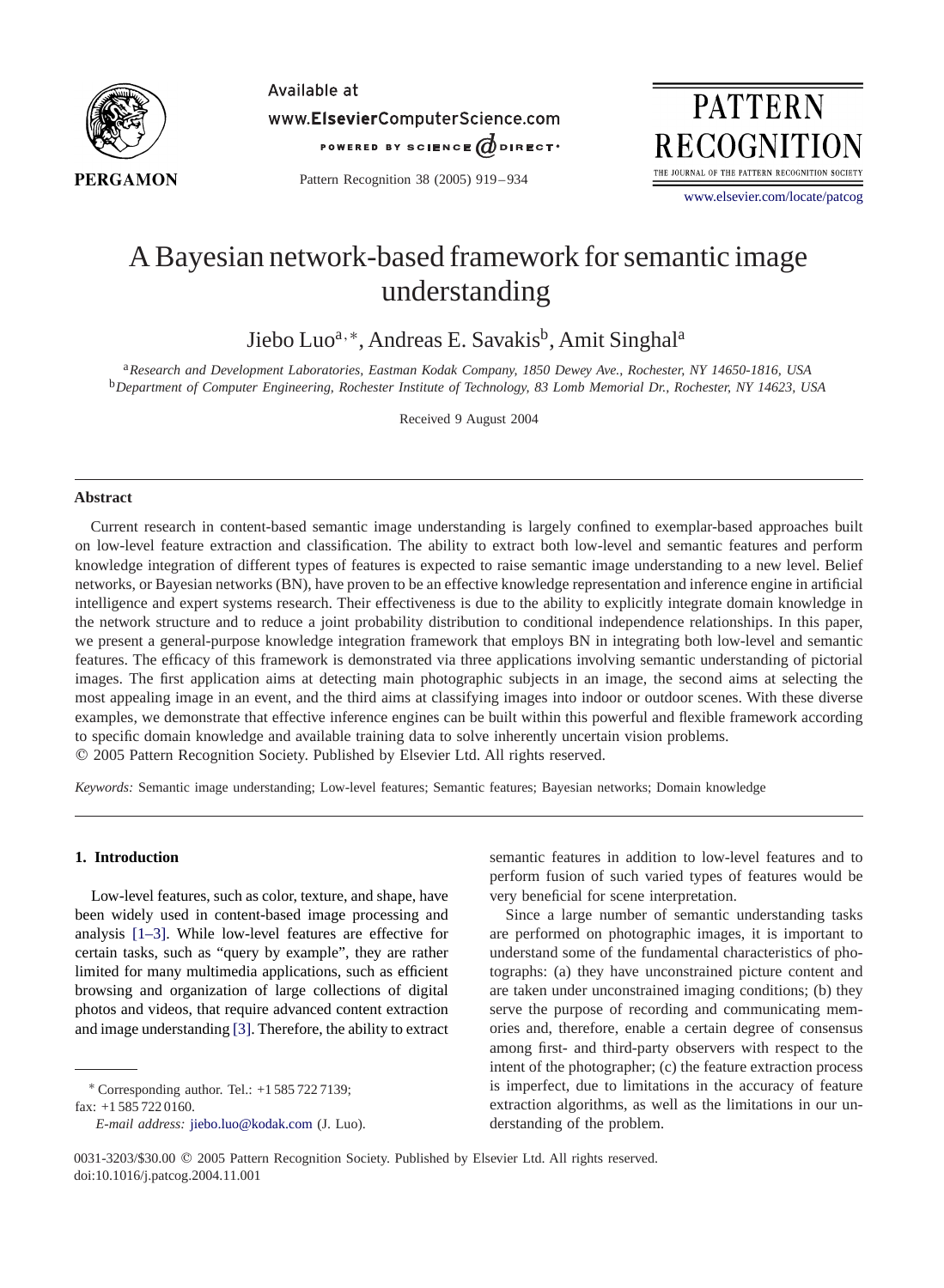Due to the unconstrained nature of photographic images, and the lack of fully reliable low-level features, it is advantageous to select a diverse set of features that extend beyond the standard color/texture/shape types. Semantic features are excellent candidates for providing diversity in the feature set and their use has been proposed in addition to low-level features. The challenge with such an approach is that knowledge from diverse feature sets needs to be integrated, so that specific inferences can be made. In addition, the inference engine should be capable of resolving conflicting indicators from various features, which are likely to occur due to the imperfect nature of the feature extraction algorithms. A unified framework for integrating both lowlevel and semantic features would be extremely valuable for image understanding, because it would allow for diversity in the feature extraction process and the incorporation of features that are different in nature.

Classic work on feature fusion can be categorized primarily into rule-based methods, voting methods, and discriminant-based methods. Rule-based methods require that the rule designer have knowledge of all possible conditions, which allows for the design of complete and efficient rules [47,4,5]. Rule-based methods can be effective in restricted environments, however, the unconstrained nature of photographs makes it difficult to effectively employ rule-based methods in general situations. Fuzzy logic-based algorithms can also be considered in this category. Voting methods can be as simple as majority voting, or they may involve more sophisticated weighting approaches, which in some cases resemble rule-based methods [6–8]. The difficulty with voting methods lies in determining the weights of different feature types. While it is convenient to assume equal weights for all features, in practice it becomes necessary to adjust the weights according to feature type, as dictated by the application on hand. Discriminant-based methods include neural networks and other equivalent classifiers, e.g., fuzzy neural networks [9–11] and support vector machines (SVM) [12,13], which treat all features as combined vectors. The difficulty with the feature vector approach is the lack of insight into how each feature influences the combined decision. Nevertheless, discriminant-based methods have received considerable attention and have proved effective in a variety of applications [12,13,16,17].

In this paper, we present a framework for semantic image understanding based on belief networks. The framework is suitable for applications where semantic understanding of pictorial images is important. Three examples are presented as case studies for using the proposed framework. The first example is main subject detection (MSD), i.e., determining the likelihood of a given *region* in an *image* being the main subject. Another example is emphasis image selection (EIS), i.e., selecting the most appealing *image* in an *event* comprising of a number of related images. The final example is scene classification of images into indoor or outdoor scenes. The proposed general framework and Belief networks are discussed in Sections 2 and 3. The applications are outlined in Section 4, followed by a benchmarking study of Bayesian networks (BN) vs. neural networks for MSD in Section 5 and conclusions in Section 6.

# **2. A general framework for image understanding**

# *2.1. Review of existing image understanding frameworks*

Image understanding is the process of converting "pixels to predicates", i.e., iconic image representations to symbolic form of knowledge [\[21\].](#page-13-0) Image understanding is the highest (most abstract) processing level in computer vision [\[22\],](#page-13-0) as opposed to image processing, which converts one image representation to another, for instance, converting raw pixels to an edge map.

Much of the early successes in image understanding have been made in constrained environments, e.g., automatic military target recognition [\[23\],](#page-13-0) and document [\[24\]](#page-13-0) and medical [\[25\]](#page-13-0) image understanding. While image understanding in unconstrained environments is still largely an open problem [16,22], progress is being made in scene classification where the goal is to place an image into one of a set of *predefined* physical (e.g., indoor or outdoor, upright or upsidedown image orientation) or semantic categories (e.g., beach, sunset).

Complete object recognition is not necessary and often not possible, especially given the current capabilities of computer vision systems. Fortunately, scenes can be classified without full knowledge of every object in the image. It may be possible, in some cases, to use low-level information, such as spatial distribution of color and texture, to classify some scene types with a high level of accuracy.

One major approach to semantic image understanding is based on the above premise. Examples or training data are collected. These exemplars are thought to fall into clusters in the feature space. They are used to train an appropriate classifier to classify novel test images. In essence, exemplarbased approaches apply pattern recognition techniques (discriminants) to vectors of low-level image features (such as color, texture, or edges) and semantic image understanding is achieved according to the similarity between novel test images and the training exemplars according to a distance metric measured in the selected feature space.

Exemplar-based systems using low-level features have demonstrated successes as well as limitations. Low-level features have the advantage of simplicity. Global or local features are calculated for each image without having to first segment the image or recognize objects in the scene, which can be as challenging as image understanding itself. For tasks such as indoor–outdoor image classification [\[1\],](#page-13-0) scene classification [\[2\],](#page-13-0) and image orientation detection [12,17], respectable performance has been achieved. However, even for the same tasks, higher level features or cues are clearly demanded. For instance, some natural images pose difficulty even for a human to decide the correct orientation at a low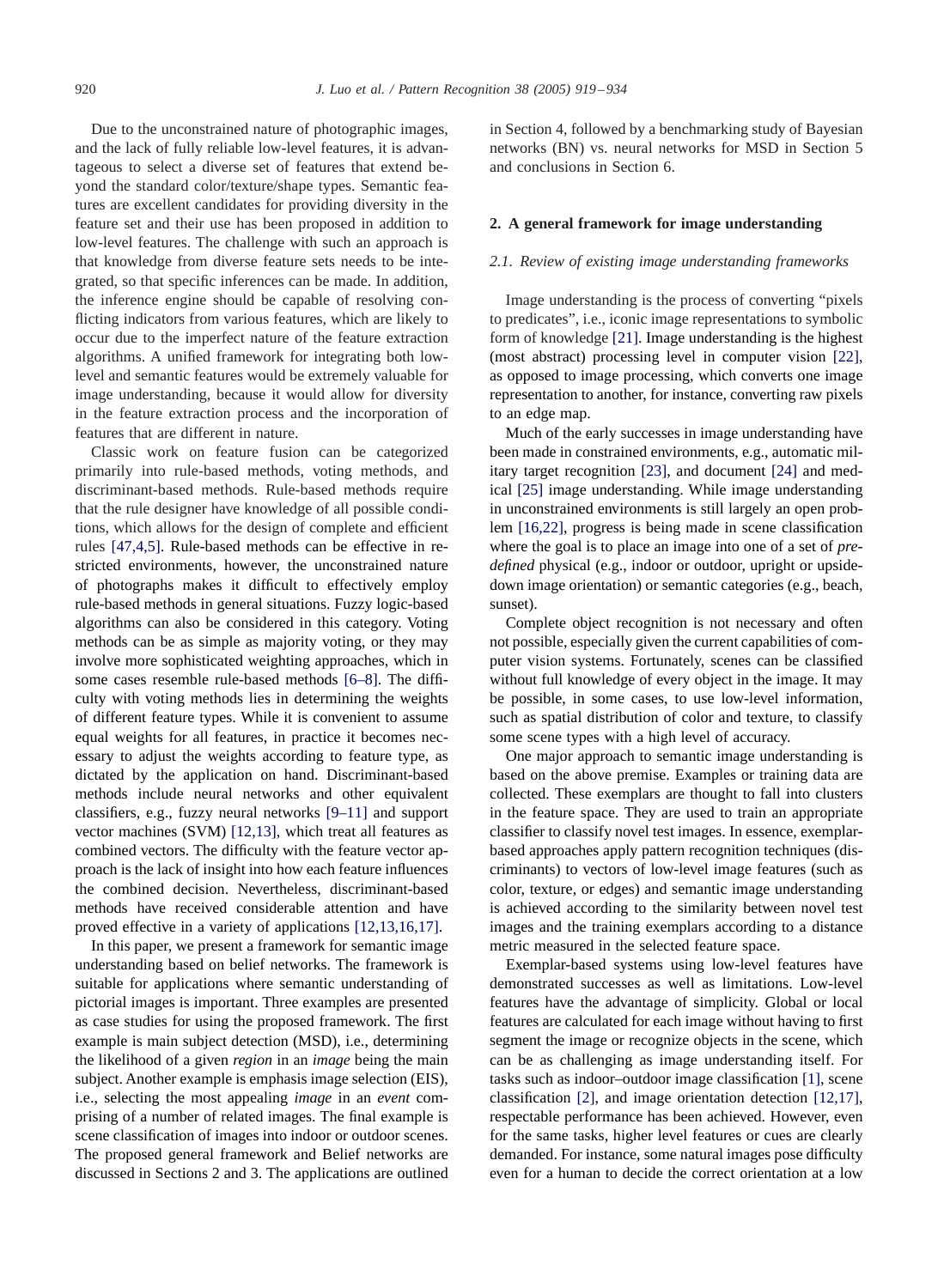resolution where object recognition is difficult or impossible, and some may not even have a preferred orientation. Another major concern with exemplar-based approaches is the generalizability to real-world, unconstrained images, which do not fall into well-defined scene prototypes, and for which a comprehensive collection of prototype exemplars is not possible.

Model-based approaches are built on the expected configuration of a specific type of scene. A scene's configuration is the layout (relative location and size) of its objects, created from expert knowledge of the scene. Relatively little research has been done on using model-based approaches for unconstrained natural image understanding, because it is usually only possible to build a model for a well-defined scene type, and such a model is usually not generalizable to other scene types [26,27]. For example, while it is possible to build scene models *manually* and *individually* for scene types such as "fields", "snowy mountains", "snowy mountains with lakes", and "waterfalls", it would be far more difficult to do so for other scenes types such as typical indoor scenes. More recently, a trainable scene configuration model called composite region template was proposed in Ref. [\[28\]](#page-14-0) and shown to be promising for a selected set of scene types exhibiting distinctive spatial configuration patterns.

In many cases, *selective* object recognition is possible and helpful, even though it is impossible to design detectors for *every* object in the scene [18,19]. This is the main motivation for the proposed general framework in which detectable semantic features, which are effective but often difficult to obtain, and low-level features, which are always available but not as effective, are combined to provide a *rich* description of the scene. We argue that by using low-level vision features to *complement* a small number of selected semantic object detectors it is not necessary to detect every object in a scene to achieve a descent performance for a specific task.

The proposed framework may be viewed as a hybrid approach. First, both low-level and semantic features are utilized. In fact, it is a great challenge to find a way to combine such diverse information, measured by different metrics, and represented by different means. For example, color features are represented by histograms, and the presence of a face is Boolean. A probabilistic knowledge integration framework allows all the information to be integrated in common terms of probabilities. Second, both bottom-up and top-down control strategies may be used; low-level features are usually used in a bottom-up fashion by classifiers, while semantic features may have to be derived using top-down models. Third, domain knowledge is crucial for the visual inference process, because it can help bridge the "sensory gap" and "semantic gap" [\[3\],](#page-13-0) and serve as the catalyst for fusing lowlevel and semantic features. We argue that *domain knowledge* is extremely important in making up for the deficiencies in bottom-up approaches and more practical to use than top-down approaches for unconstrained natural images. BN allow domain knowledge to be incorporated in the structure as well as the parameters of the networks, which is more

difficult, if not impossible, for other inference engines such as neural networks or SVM.

# *2.2. The framework*

[Fig. 1](#page-3-0) illustrates the proposed general framework for semantic understanding of pictorial images. The input is a digital image of a natural scene. Two sets of descriptors are extracted from the image: the first set corresponds to lowlevel features, such as color, texture, and edges; the second set corresponds to semantic objects that can be automatically detected. The low-level features can be extracted on a pixel or block basis, using a bank of pre-determined filters aimed at extracting color, texture or edge characteristics from the image. The semantic features are obtained using a bank of pre-designed object detectors that have reasonable accuracy (e.g., at least better than chance). The state of the art in object detection, both in terms of accuracy and speed, puts a limit on what is included in the object detector bank. The hybrid streams of low-level and semantic evidences are piped into a BN-based inference engine, which is capable of incorporating domain knowledge as well as dealing with a variable number of input evidences, producing semantic predicates, which may be in the form of semantic labels of the entire image or importance maps indicating different scene content.

In summary, the proposed framework is advantageous because it is capable of accommodating the following factors:

- the successes and limitations of low-level feature-based approaches;
- the need to integrate selected semantic features when available;
- the need to integrate critical domain knowledge;
- the need to make use of limited ground truth training data (generalizability).

Bayesian belief networks form the backbone of the feature integration framework by providing explicit probabilistic capabilities for representing diverse feature sets in a common modality (probability space) and theoretically sound fusion rules for combining these probabilities to generate a consensus. Before we describe the use of this framework in selected photographic image understanding applications, it is important to understand the basis of Bayesian belief networks and their use for data fusion and classification.

#### **3. Bayesian belief networks**

#### *3.1. Bayesian networks (BN)*

Belief networks, or Bayesian nets, have proved to be an effective knowledge representation and inference engine in artificial intelligence and expert systems. Domain-specific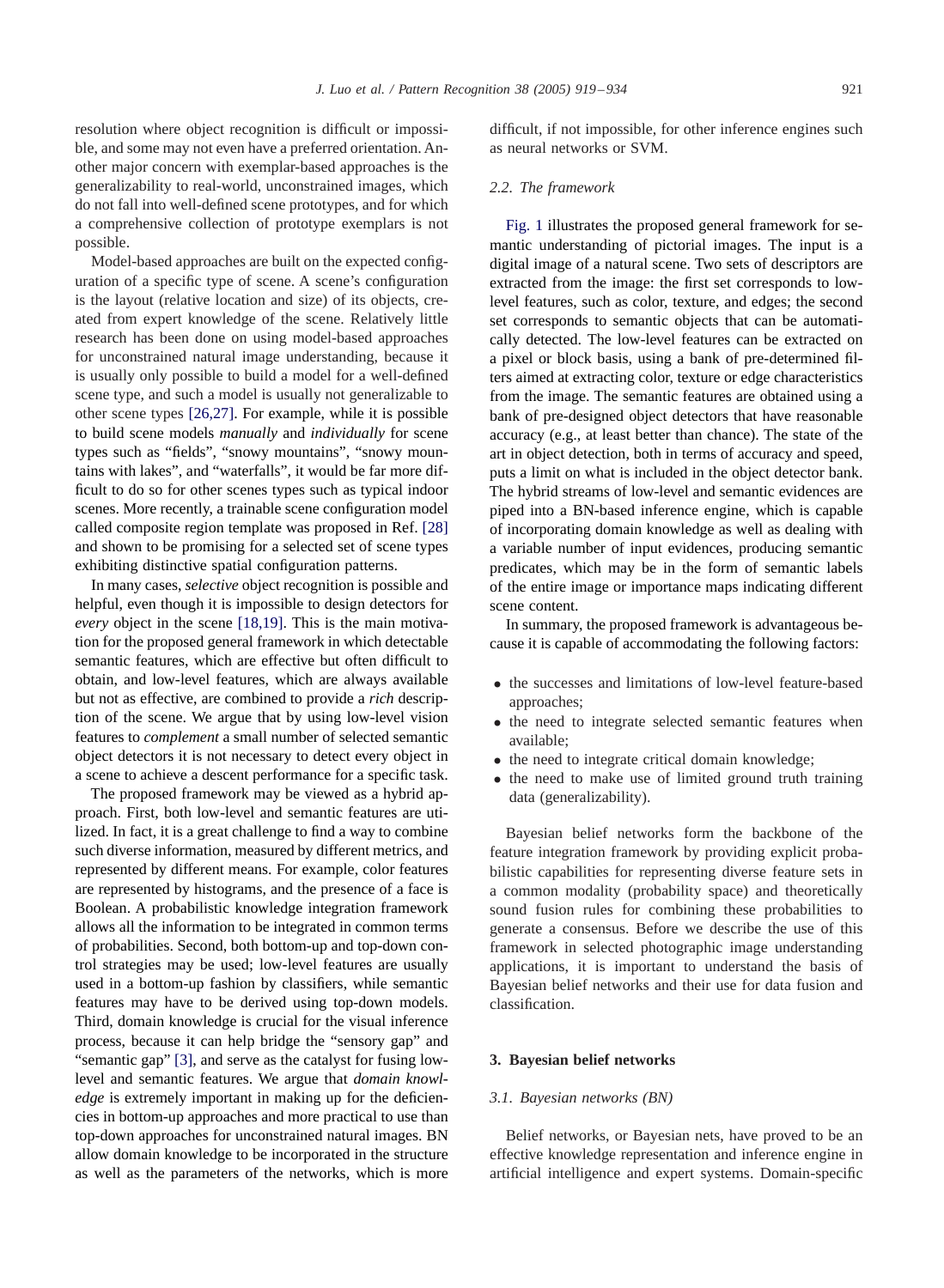<span id="page-3-0"></span>

Fig. 1. A general framework for semantic image understanding.

knowledge can be incorporated in the network structure, and a complicated joint probability distribution can be reduced to a set of conditionally independent relationships that are easier to characterize. Thus, a BN can be used to represent the dependence between random variables (features) and to give a concise and tractable specification of the joint probability distribution for a domain.

BN are directed, acyclic graphs that encode the cause–effect and conditional independence relationships among variables in the probabilistic reasoning system [\[15\].](#page-13-0) The directions of links represent causality. The links between the nodes, or variables, represent the conditional probabilities of inferring the existence of one variable (the destination of the link) given the existence of the other variable (the source of the link). Each node can have many such directed inputs and outputs, each specifying its dependence relationship to the nodes from which the inputs originate (parents) and nodes where the outputs go (children).

According to Bayes' rule, the posterior probability can be expressed by the joint probability, which can be further expressed by the conditional and prior probabilities:

$$
P(S | E) = \frac{P(S, E)}{P(E)} = \frac{P(E | S)P(S)}{P(E)},
$$
\n(1)

where *S* denotes semantic task and *E* denotes evidence. Probabilistic reasoning uses the joint probability distribution of a given domain to answer a question about this domain. However, as the number of variables grows, the joint probability can become intractable. With BN networks, the computation of the joint probability distribution over the entire system given partial evidences about the state of the system is greatly simplified by using Bayes' rule to exploit the conditional independence relationships among variables.

A Bayes net consists of four components: (i) Priors: the initial beliefs about various nodes in the Bayes net; (ii) Conditional Probability Matrices (CPMs): knowledge about the relationship between two connected nodes in the Bayes net; (iii) Evidences: observations from feature detectors that are input to the Bayes net; (iv) Posteriors: the final computed beliefs after the evidences have been propagated through the Bayes net.

A Bayes network can be viewed as a knowledge representation mechanism because it encodes the joint probability distribution. It can also be considered as an inference engine because its evaluation produces the posterior joint probability distribution given evidence of various variables. Its advantages include explicit uncertainty characterization, fast and efficient computation, quick training, high adaptivity and ease of use, and explicit representation of domainspecific knowledge akin to a human reasoning framework. We found that for our applications, Bayes networks offer good generalization with limited training data, easy maintenance when adding new features or new training data, and convenience in building performance-scalable versions by pruning features. Other researchers also confirmed that such a frequency counting-based inference engine provides good generalization because the outcome of BN is usually insensitive to small disturbances in the frequency counts [29,30]. Since BN derive much of their power from their ability to reduce a complex joint probability distribution into a series of simpler conditional probability distributions, it is worthwhile to spend some effort understanding the capabilities and limitations imposed by the conditional independence assumption.

#### *3.2. On conditional independence*

There has been a growing interest in recent years in developing real world applications of BN due to their knowledge representation and inference capabilities. This has been accompanied by development of effective techniques for knowledge engineering as well as efficient algorithms for performing inference using BN. The belief propagation al-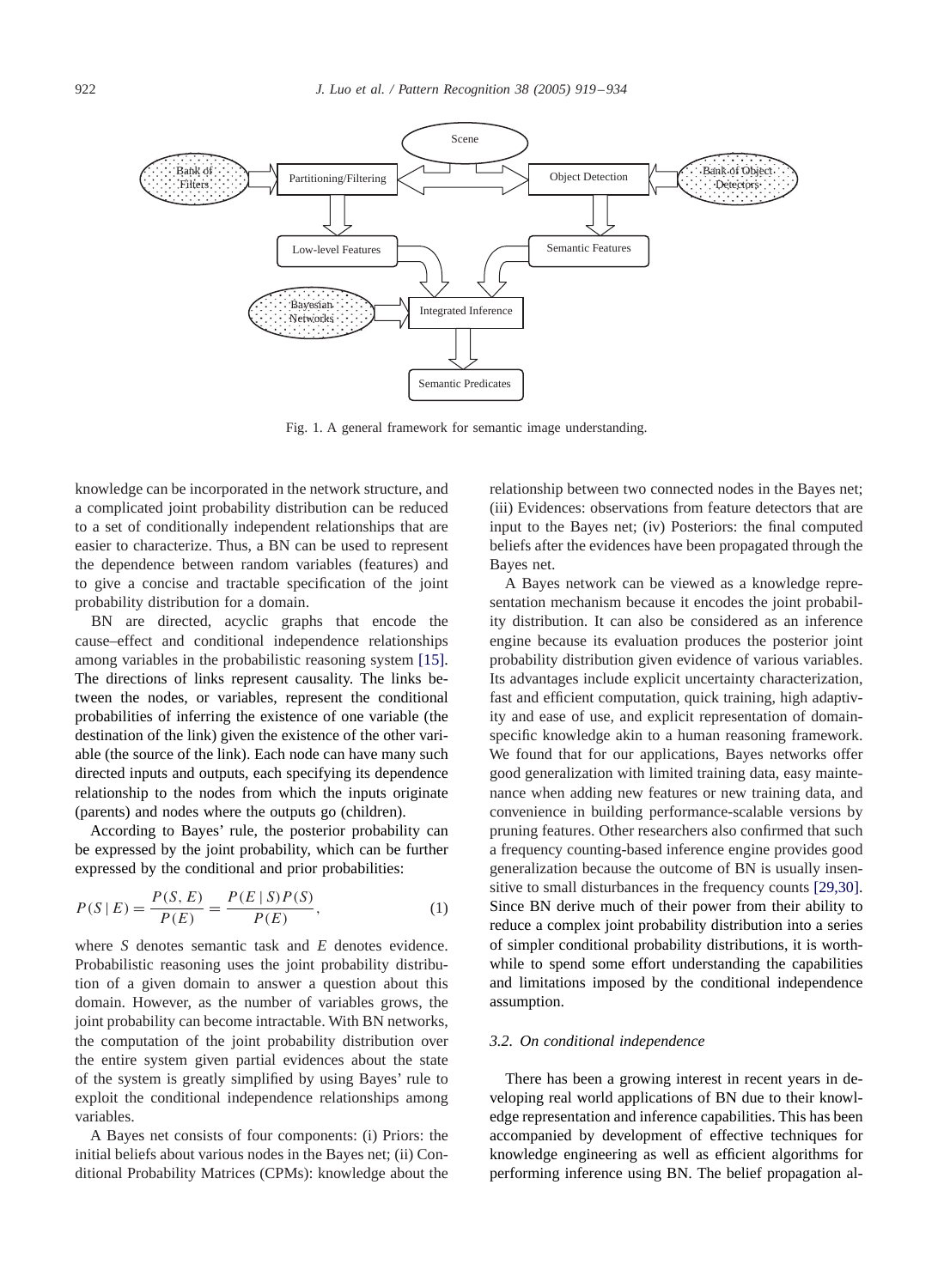gorithm for a general BN is NP-hard. To make the BN framework tractable for use in practical applications, various approximations have to be made depending on the application. This could include assumptions about the structure of the network, the independence relationships of the network, or imprecise conditional and prior probabilities.

Pradhan et al. [\[29\]](#page-14-0) and deDombal et al. [\[30\]](#page-14-0) provide an excellent review of various empirical studies that have been performed to determine the sensitivity of BN to imprecise probabilities and approximations of independence assumptions. Kwoh and Gillies [\[31\]](#page-14-0) show that the effect of ignoring dependencies in a BN model is dependent on a number of factors associated with the variables. Suppose two variables measured the same property, and were included in the BN without resolution of this dependency. Also, suppose that these were very effective variables in that they provided for strong inferences of the parent variable given positive evidence. In this case, the positive evidence could be magnified to such a large degree that it could lead to incorrect inferences about the parent variable. However, if the two variables did not have a strong causal relationship with the parent variable, then their effect on the posteriors of the parent variable would not be so drastic.

In practical applications of BN, it is necessary to employ certain restrictions and assumptions to make the problem of belief propagation in the BN tractable [29,31,32]. Fung and Del Favero [\[32\]](#page-14-0) advocate using imprecise independence assumptions to simplify the BN structure for the problem domain of information retrieval. They use a singlelevel Bayesian network (SLBN) to relate the occurrence of certain keywords in an article (e.g., the words stock, portfolio, profit, etc.) to the topic of that article (e.g., investment). The BN then has, as child nodes, all the various words identified as features for a given topic, which is the root node. The occurrence of various words (features) in an article of given topic is considered to be independent of each other. The authors suggest that this is a reasonable assumption to make if synonyms or antonyms are not used as multiple features. However, from the example topic given earlier in this discussion, the features "stock", "portfolio", and "profit" are not synonyms or antonyms, but are definitely not independent of each other. The reported results show that this type of imprecise conditional independence can still lead to a practical system with good accuracies.

Sarkar and Chavali [\[33\]](#page-14-0) use a similar set of constraints for constructing a BN for modeling parameter space behavior of vision systems. They look at the problem of assigning an optimal set of parameters and thresholds to various vision tasks. The BN capture the conditional dependencies between various parameters in the system and are learned from data. They restrict the BN to a polytree structure that, obviously, leads to a less than accurate representation of the conditional dependencies of the variables in the network. They claim the imposition of a polytree structure is convenient from a computational standpoint and provides reasonable results. The results show that the BN generated parameter sets re-

sult in good performance for the vision systems and outperform parameter sets generated using some simple heuristics. Also, they claim that 10 images provided sufficient training data for the BN resulting in similar performance on the train and test image sets. Kwoh and Gilies [\[31\]](#page-14-0) propose the use of *Pearson*'*s correlation coefficient* to test the conditional dependencies among various variables in a system. For example, if there are three variables  $\{A, B, C\}$  and we want to test whether *B* and *C* are conditionally independent given  $A$ , i.e.

$$
P(A, B, C) = P(A)P(B|A)P(C|A)
$$
\n<sup>(2)</sup>

we can compute the Pearson's correlation coefficient,  $\rho$  using the following equation:

$$
\rho = \sum P(A) \frac{Cov(B|A, C|A)}{\sqrt{var(B|A)var(C|A)}}.
$$
\n(3)

In our framework, we have chosen to adopt a mixture of the above approaches. We carefully analyze the variables in our system when building the BN. Variables whose conditional independence cannot be ascertained using semantics are further subjected to a rigorous testing of the dependencies using Pearson's correlation coefficient. One note of caution here is that blindly using Pearson's correlation coefficient may lead to the encoding of coincidental data dependencies (data correlation) that may be an artifact of the training data and not truly reflect the causal dependencies in the system. Once the BN structure has been determined (by a diligent analysis of the independence relations between variables in the domain), we can use automatic methods to train the parameters associated with the network structure. It is important to note that while we advocate the use of a domain expert to define and model the independence relationships for a given application, there exist approaches for automatically learning the structure of a BN from training data [34,35]. However, these methods tend to construct the network based on correlation rather than causation.

#### *3.3. Training the Bayesian network parameters*

Various researchers have proposed schemes for learning the parameters (CPMs, priors, etc.) associated with a BN [34,35]. The most common of these is to use Bayesian statistics to learn the parameters of a given network structure from data. When the observed data is complete, this reduces to a simple frequency counting approach where likelihoods of observing a set of variables are generated from the training samples (the observed data).

There are two standard methods for obtaining the CPMs for each parent-child node pair (or tree in case of multiple parents): (1) expert knowledge, and (2) frequency counting. Expert knowledge-based training is a knowledgeengineering method where an expert is consulted about the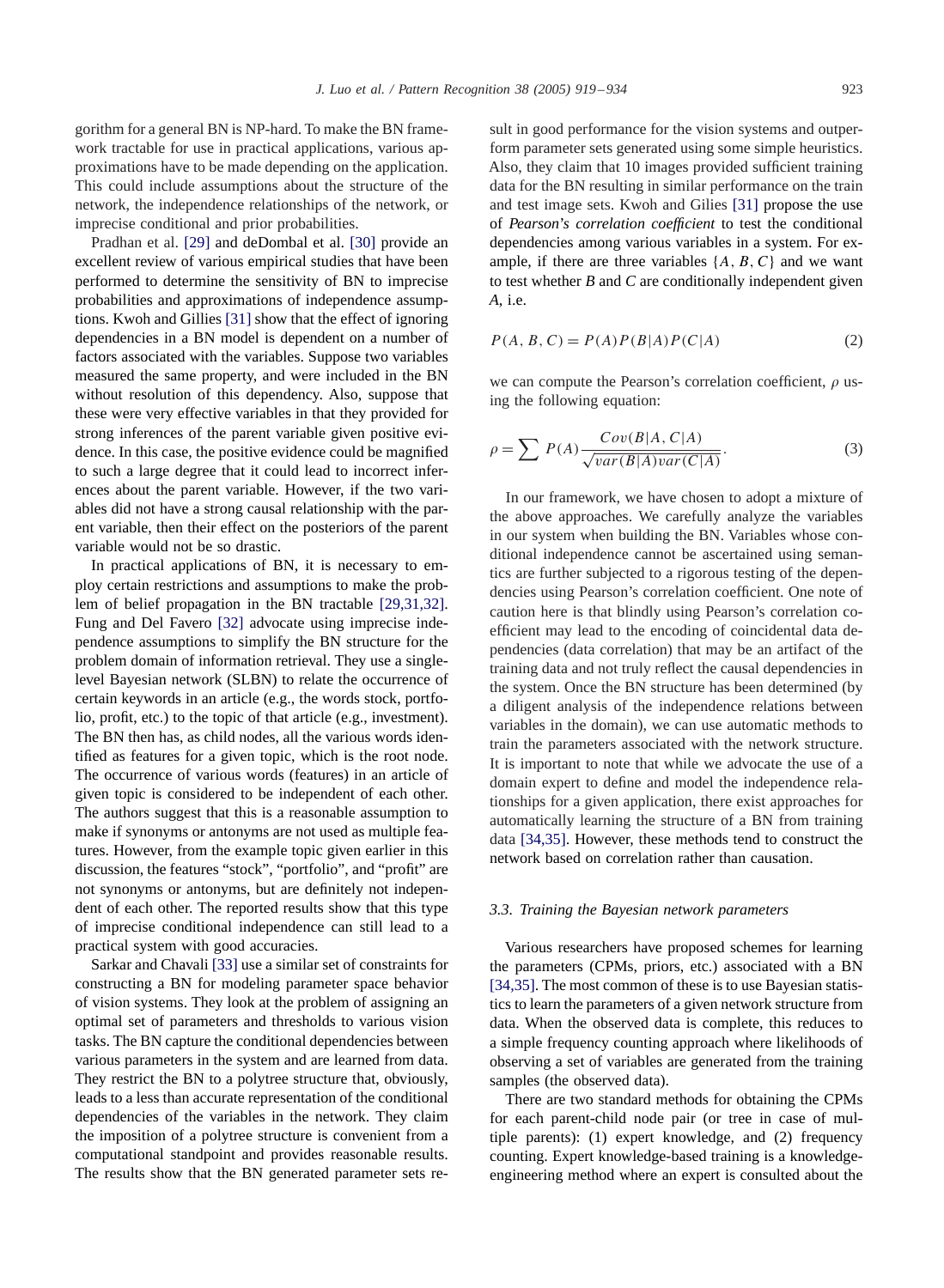relationship between the label sets of the two nodes joined by each link. Using this knowledge, the CPM for each node pair can be generated. The expert can be the designer of the network, who may have intimate knowledge of the relationships between various entities in the domain, or a recognized scholar in the problem domain. It is apparent that the CPMs obtained in such a manner are only as reliable as the expert. However, if the desired conditional relationships are well understood or the training data is either extremely hard or even impossible to obtain, then expert knowledgebased training of the network may be the best option. Frequency counting-based training is a sampling and correlation method that can be used for learning the CPMs directly from training data. In this case, a large set of observations (of the state of each variable in the network) and ground truth is first collected. The conditional probability matrix for a link can be trained using frequency counting only when ground truth for the parent node is available. Ground truth, in its normal sense, refers to knowing the label (associated with the parent node of the link) of each training sample with absolute certainty. Multiple observations of each child node are recorded along with ground truth on the parent node. These observations are then compiled together to create frequency tables which, when normalized, can be used as the CPM. The frequency, *f*, is computed as follows:

$$
f = \frac{\sum_{r \in R} T_r e_r}{\sum_{r \in R} ,}
$$
\n(4)

where  $R$  is the set of all regions,  $T_r$  represents the ground truth value for region  $r$ , and  $e_r$  represents the feature detector output for region *r*. The above equation works when the ground-truth is binary in nature. We use a slightly modified notion of ground truth where the parent-node label of each training sample is known with some degree of (instead of absolute) certainty. This is the case in applications such as MSD and EIS where a number of independent observers were used to collect individual ground truth on the same set of images for an inherently subjective task. The final ground truth is compiled by averaging the individual ground truth to create a composite probabilistic ground truth.

To address this problem of partially certain ground truth, we have developed a *fractional frequency counting*-based training method. Fractional frequency counting-based training is very similar to the frequency-counting approach except that we now weight the feature measurements using the ground truth. Thus, each feature measurement can now contribute towards all the labels of the parent node depending upon the ground truth associated with the parent node. Similarly, we allow the feature detector to provide partially certain evidences about the various labels associated with the child node. Thus, each complete training sample in this method contributes not just to one cell of the CPM, but, potentially, to all the cells. The CPM can be computed using fractional frequency counting as follows:

$$
CPM = \left[ \left( \sum_{i \in I} \sum_{r \in R_i} n_i F_r^{\mathrm{T}} T_r \right) C \right]^{\mathrm{T}}, \tag{5}
$$

$$
F_r = [f'_o \, f'_1 \, f'_2 \, \dots \, f'_m], \quad T_r = [t'_o \, t'_1 \, t'_2 \, \dots \, t'_l], \tag{6}
$$

$$
C = diag\{p_j\}, \quad p_j = \left(\sum_{i \in I} \sum_{r \in R_i} n_i t_r\right), \tag{7}
$$

where *I* is the set of all training images,  $R_i$  is the set of all regions in image  $i$ , and  $n_i$  is the number of observations (observers) for image *i*. Moreover,  $F_r$  represents the *m*-label feature-evidence vector for region  $r$ ,  $T_r$  represents the  $l$ value ground-truth vector, and *C* denotes an  $l \times l$  diagonal matrix of normalization constant factors.

It is easy to show that our probabilistic ground truth formulation, where the ground truth represents the average belief of the observers in each region being a main subject region, is equivalent to the traditional approach where each observation (from each observer) is treated individually. In the latter case, the ground truth is now certain rather than probabilistic, since the main subject decisions made by each observer are binary. The frequency *f* would be expressed as

$$
f = \frac{\sum_{o \in O} \sum_{r \in R} T_{o,r} e_r}{\sum_{o \in O} \sum_{r \in R} r},
$$
\n(8)

where  $O$  is the set of observers,  $R$  is the set of all regions,  $T_{o,r}$  represents the ground truth value for region  $r$  from observer  $o$ , and  $e_r$  represents the feature detector output for region *r*. Assuming there are *N* observers ( $N = \sum_{o \in O}$ ), the above equation is equivalent to

$$
f = \frac{\sum_{r \in R} \sum_{o \in O} T_{o,r} e_r}{N \sum_{r \in R}}
$$
(9)

which is equivalent to

$$
f = \frac{\sum_{r \in R} (\sum_{o \in O} T_{o,r}/N)e_r}{\sum_{r \in R}}.
$$
 (10)

The term  $\sum_{o \in O} T_{o,r}/N$  is the probabilistic ground truth.

Once the BN has been constructed and trained, it can be used to compute the joint probability distributions very efficiently. The next section describes the use of the BN-based feature integration framework for three different applications in the photographic image understanding domain. These applications are MSD, EIS, and indoor–outdoor classification.

# **4. Applications**

### *4.1. Main subject detection (MSD)*

In photographs, the photographer intends to convey to the viewer his or her interest in one or more main subjects.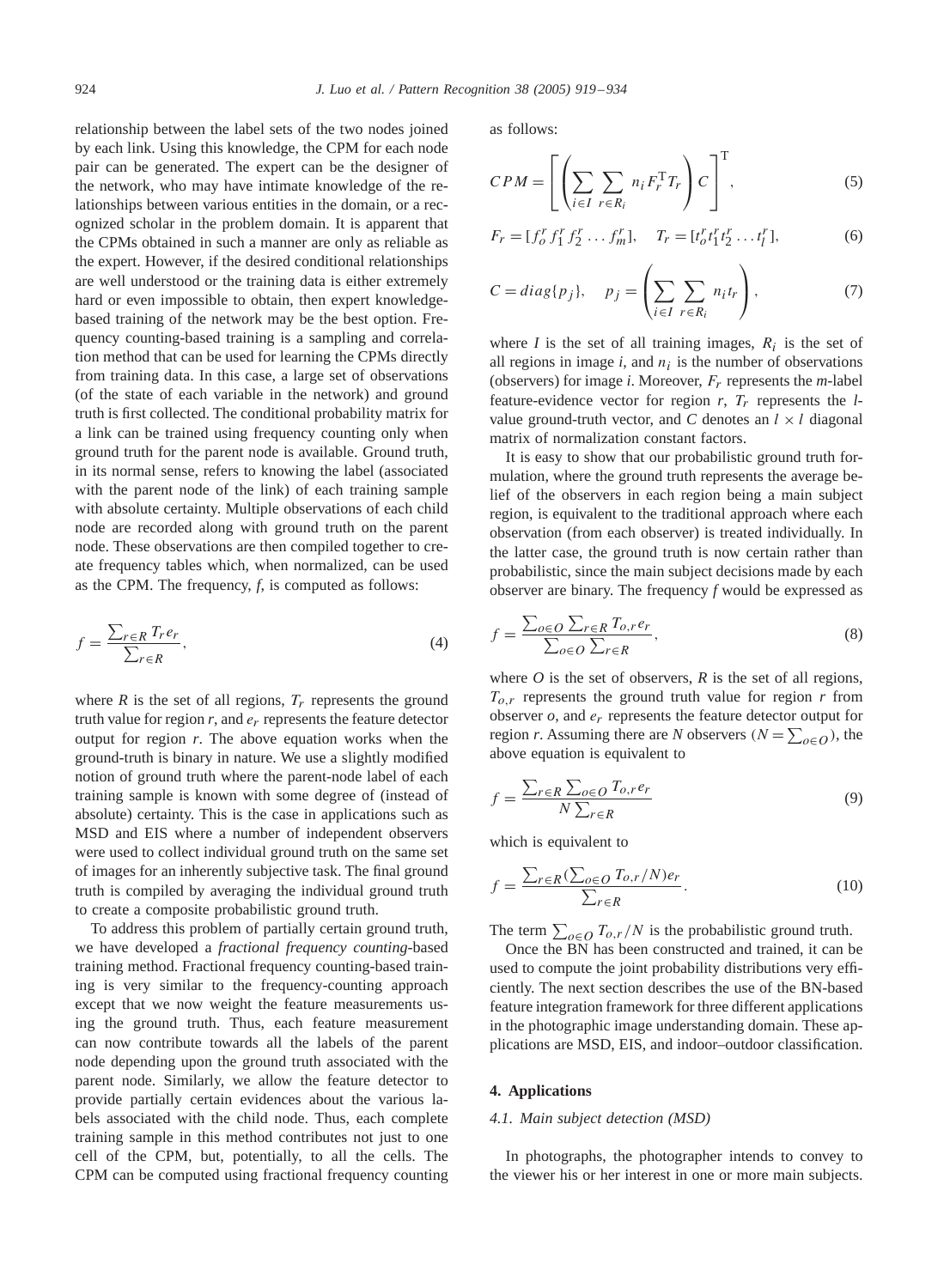*J.Luo et al./ Pattern Recognition 38 (2005) 919 – 934* 925

Mechanisms for doing so include controlling the position of the main subject within the frame, arranging for a contrast in tone, color, or texture between the main subject and its surroundings, and highlighting the primary subject. In general, third-party viewers are in agreement as to what is the main subject in a particular picture, and to a large extent their judgment reflects the intention of the photographer [\[36\].](#page-14-0) The goal of MSD is to develop automatic algorithms that identify, from the perspective of a third-party viewer, the main subject in a photograph. This is done in a statistical sense that reflects the degrees of ambiguity inherent to such a task [\[36\].](#page-14-0)

We view MSD as a measure of saliency or relative importance for different image regions that, after segmentation, may be associated with different subjects in an image. It enables a discriminative treatment of the scene content for applications in image understanding, enhancement, and manipulation. It is also related to the topic of automatic detection of interesting or important regions in an image [\[37\].](#page-14-0)

We have developed a probabilistic reasoning approach to MSD [\[20\].](#page-13-0) In particular, the algorithm consists of region segmentation, perceptual grouping, feature extraction, and probabilistic reasoning. First, an input image is segmented into a few regions of homogeneous (color) properties. Next, the region segments are grouped into larger regions corresponding to perceptually coherent objects with similar properties using non-object-specific grouping. These regions are evaluated for their saliency in terms of two independent, but complementary, types of features—structural and semantic. For example, recognition of human skin or faces is semantic while determination of what stands out generically is categorized as structural. For structural features, a set of low-level vision features (including color and texture) and geometric features is extracted. Semantic features can be further used to perform object-specific grouping which attempts to segment whole objects such as people or building in the image.

To integrate those diverse features, a multi-layer Bayes net is used to express the relationships between various feature detectors and its structure is designed based on domain knowledge [\[20\],](#page-13-0) as shown in [Fig. 2,](#page-7-0) ensuring the conditional independence among various features. After evidence propagation through the entire network, the root node *MainSubject* gives the posterior belief that a region is part of the main subject. This node has two labels, *MainSubject* and *Background*. Since this is the root node, there is an a priori belief associated with its label set. Using data from training images and frequency counting, it was computed that the a priori belief is  $P(MainSubject)=0.28$  and  $P(Background)=0.72$ .

The BN was constructed based on the perceived semantic relationships between features used for MSD. In addition, Pearson's correlation coefficient was computed for feature pairs identified as conditionally independent as a secondary check on the structure. A number of currently available feature detectors were analyzed for interdependencies. We first built a simple SLBN using only those features identified as conditionally independent of each other. This network served

as a baseline performer. Since a number of features were discovered to have dependencies that could not be accounted for in a SLBN, we also constructed a multi-level Bayesian network (MLBN) that introduced *hidden* variables to make these features conditionally independent. In the MLBN, features that are not conditionally independent given *MainSubject* are organized in separate subtrees. The root nodes of the subtrees (e.g., *GeometricShape*, *KeySubjectMatter*, and *Location*) are called intermediate nodes because they link the feature detectors to the *MainSubject* node in the multilevel Bayes net. Other major intermediate nodes are *Convexity* and *RelativeShape*. For example, the *GeometricShape* subtree combines evidence from *Rectangularity* and *Circularity*, two shape feature detectors that are not conditionally independent when *MainSubject* is known.

The MLBN is constructed by linking these subtrees to the *MainSubject* (root) node of the network. Feature detectors that are completely independent (e.g., *Size*, *Symmetry*) are directly linked to the root node of the network. This results in a tree-like structure for the Bayes network shown in [Fig. 2.](#page-7-0)

A second issue arises from the use of multiple detectors for the same feature. As an example, we have three feature detectors measuring the convexity of the region. Including all three in the SLBN leads to triple counting of convexity evidence. Therefore, only one of the convexity feature detectors can be used in the single-level network. In the MLBN, an intermediate node, *Convexity*, is used to gather evidence about a particular feature from multiple detectors and combined to form single evidence that is then used for inference at the top-level.

Experimental results were obtained for 100 images carefully selected to match the characteristics of a typical "photospace" in terms of the expected frequencies of occurrence of indoor/outdoor, people, landscape, subject distance, lighting, etc. Half of the images were used for training and the other half for testing. The associated belief generated by the Bayes net is attached to each region, so that regions with large values correspond to regions with high confidence or belief in being part of the main subject. This reflects the inherent uncertainty for humans to perform such a task.

Examples of the experimental results are shown in [Fig. 3.](#page-7-0) The results are very encouraging in that most of the regions that belong to the main subject are differentiated from the background clutter in the image. A detailed benchmarking of various classifiers and predictors for MSD was also performed. The results of the benchmarking study and the performance of the BN-based system for MSD are described in further detail in Section 5.

#### *4.2. Emphasis image selection (EIS)*

In a variety of applications that deal with a group of pictures, it is important to rank the images in terms of their relative appeal, called emphasis, so that they can be processed or treated according to their emphasis value. EIS is defined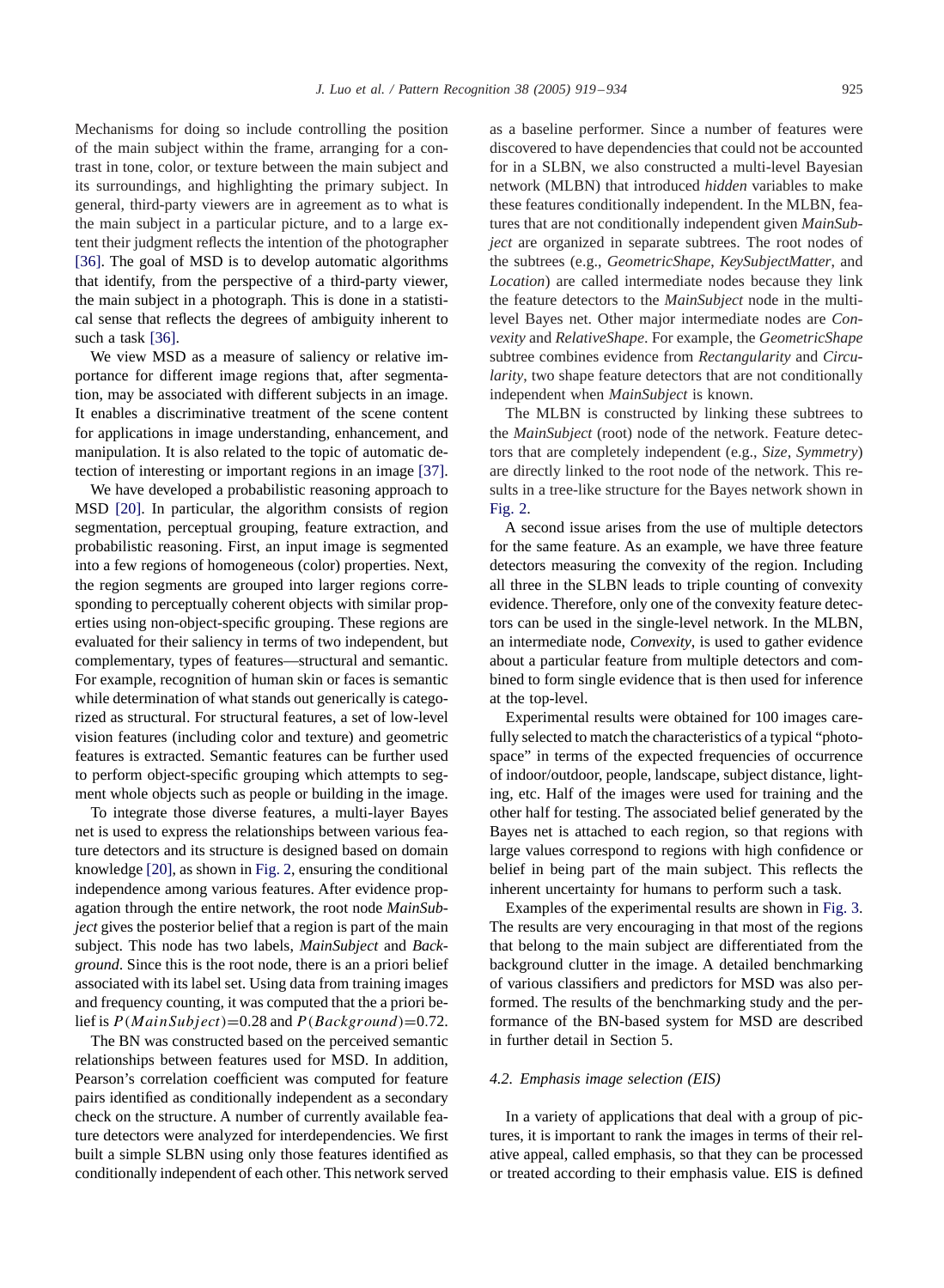<span id="page-7-0"></span>

Fig. 2. A BN for main subject detection.



Fig. 3. Examples of MSD results: (a,d) images; (b,e) MSD results; (c,f) ground truth maps.

as follows: given a set of photographic images that typically belong to the same event, automatically select the most important image in terms of relative appeal, called emphasis, i.e., the one that should receive the most attention or special treatment. Potential EIS applications include automatic albuming [\[39\],](#page-14-0) image retrieval from databases, and wireless imaging [\[38\].](#page-14-0)

Experiments have demonstrated that the majority of strong positive attributes for EIS belong to the people and composition/subject categories [\[45\].](#page-14-0) The following features were selected for EIS, based on a compromise between importance and implementation cost: (a) features based on objective measures: sharpness, colorfulness, format uniqueness; (b) features related to people: skin area, people present, close-up; (c) features related to composition: main subject size, centrality, compactness, and variation. A brief description of these features is provided below.

A measure of colorfulness is obtained by examining for the presence of high-saturation colors along various hues. The chrominance plane is quantized into 12 bins and high saturation (above a threshold) pixels in each bin are counted to determine whether a bin is active. The colorfulness measure is determined based on the number of active bins:

*Colorfulness*

$$
= \min \left\{ \frac{Number\ of\ active\ bins}{10}, 1.0 \right\}.
$$
 (11)

Sharpness is estimated using the edge profile of the image. Image edges are detected from the smoothed luminance channel using the Sobel operator. The edge histogram is formed and the regions that contain the strongest edges are identified as those that are above the 90th percentile of the edge histogram. Strong-edge regions are refined via median filtering, and the average of the strongest edges provides an estimate of sharpness.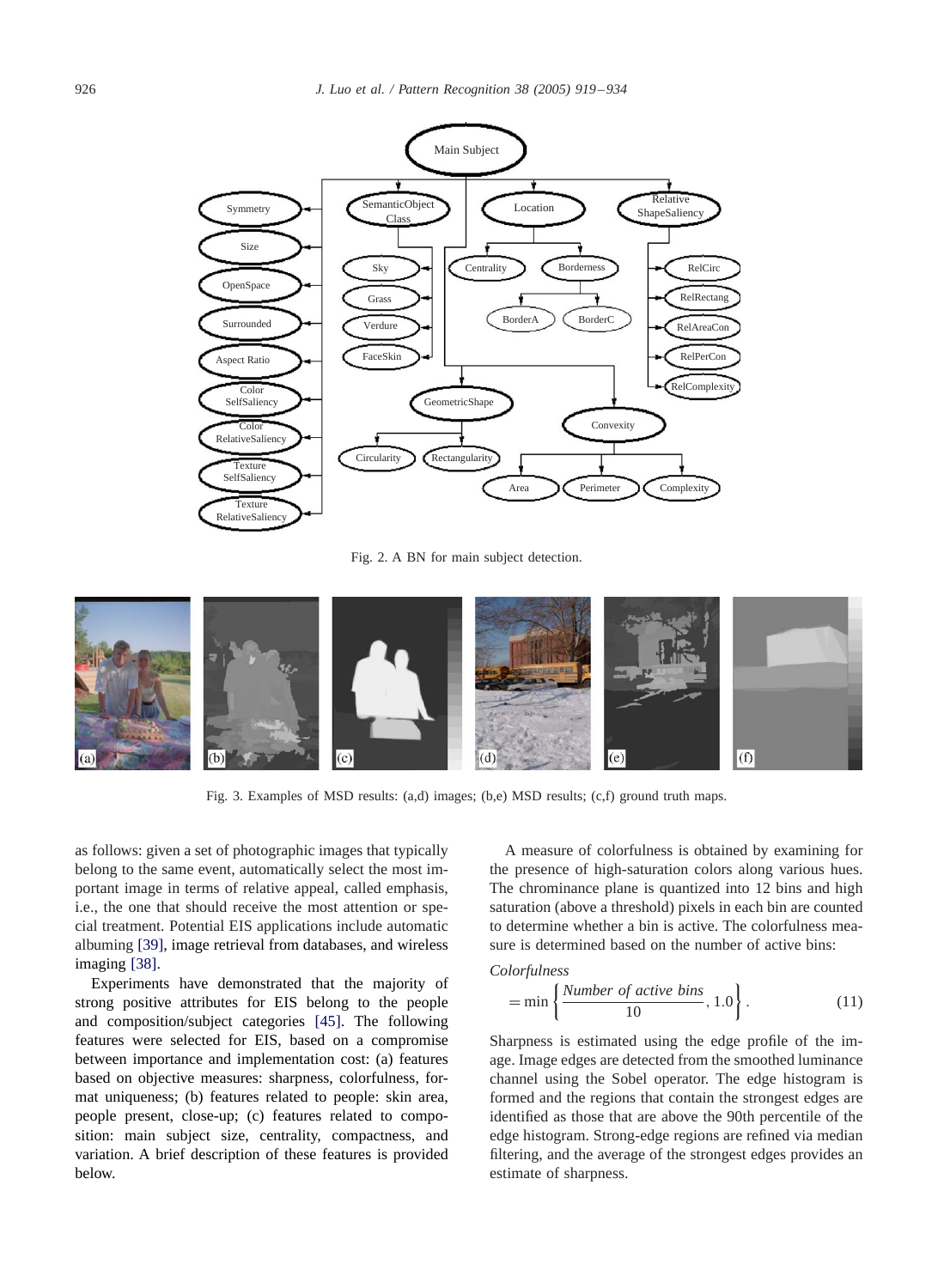

Fig. 4. A BN for emphasis value computation: (a) GT value=58, (b) GT value=70, (c) GT value=93, (d) GT value=94, (e) GT value=54, (f) GT value  $= 65$ , (g) GT value  $= 93$ , (h) GT value  $= 95$ .

Format uniqueness is useful with APS pictures that have various aspect dimensions. When a picture is the only "Panoramic" picture in a group, it is more likely to be selected as the emphasis image.

Skin detection methods [\[20\]](#page-13-0) enable the computation of people-related features. The percentage of skin/face area in a picture is computed as a preliminary step for determining the presence of people. The presence of people is detected when a significant amount of skin area is present in the image. The number of skin pixels in the image is counted and people are assumed present when the skin area is above a threshold. *People present* is a binary feature indicating the presence or absence of people. *Close-up* is determined as the percentage of skin area in the central portion of the image.

Good composition is the most important positive attribute of picture emphasis and bad composition is the most important negative attribute. However, composition is very difficult to determine through automatic means. The quantized main subject map is used to obtain an estimate of the image composition. Centrality is computed based on the location of the centroid of the most salient main subject regions. Compactness is an estimate of the concavity of the most salient main subject region. Variation depends on the intensity difference between the most salient main subject region and its surroundings.

Similar to MSD, a MLBN is used in the EIS system. The selected features are evaluated for dependencies and organized into sub-tree structures when the conditional independence assumption cannot be asserted in a single-level structure. For EIS, an intermediate "people" node is incorporated to alleviate the dependency between "Skin" and "People Present" nodes, and a "Composition" node is introduced to handle the features related to the main subject of an image. Each of the remaining features is considered independent of the other features and, therefore, is directly linked to the root node. The emphasis score is determined at the root node and all the feature detectors are at the leaf nodes. The outputs of the feature extraction stage represent statistical evidences that are integrated by the BN to compute the belief that the processed image is the emphasis image, as shown in Fig. 4. After the emphasis values have been computed for all images, the one with the highest emphasis is chosen as the emphasis image.

It should be noted that each link is assumed to be conditionally independent of other links at the same level, which results in convenient training of the entire net by training each link separately, i.e., deriving the CPM for a given link independent of others. In practice, this assumption is sometimes violated; however, the independence simplification makes implementation feasible and produces reasonable results.

The prototype EIS algorithm was trained based on 14 image groups for which one or two statistically separable emphasis images could be identified. It was then used to process all 194 images of the 30 image groups used in the ground truth experiment. Image examples are shown in Fig. 5[.](#page-9-0) [The](#page-9-0) [results](#page-9-0) [illustrated](#page-9-0) [that](#page-9-0) [the](#page-9-0) [top](#page-9-0) [ranked](#page-9-0) [emphasis](#page-9-0) [im](#page-9-0)age was automatically selected in 40% of the cases, while an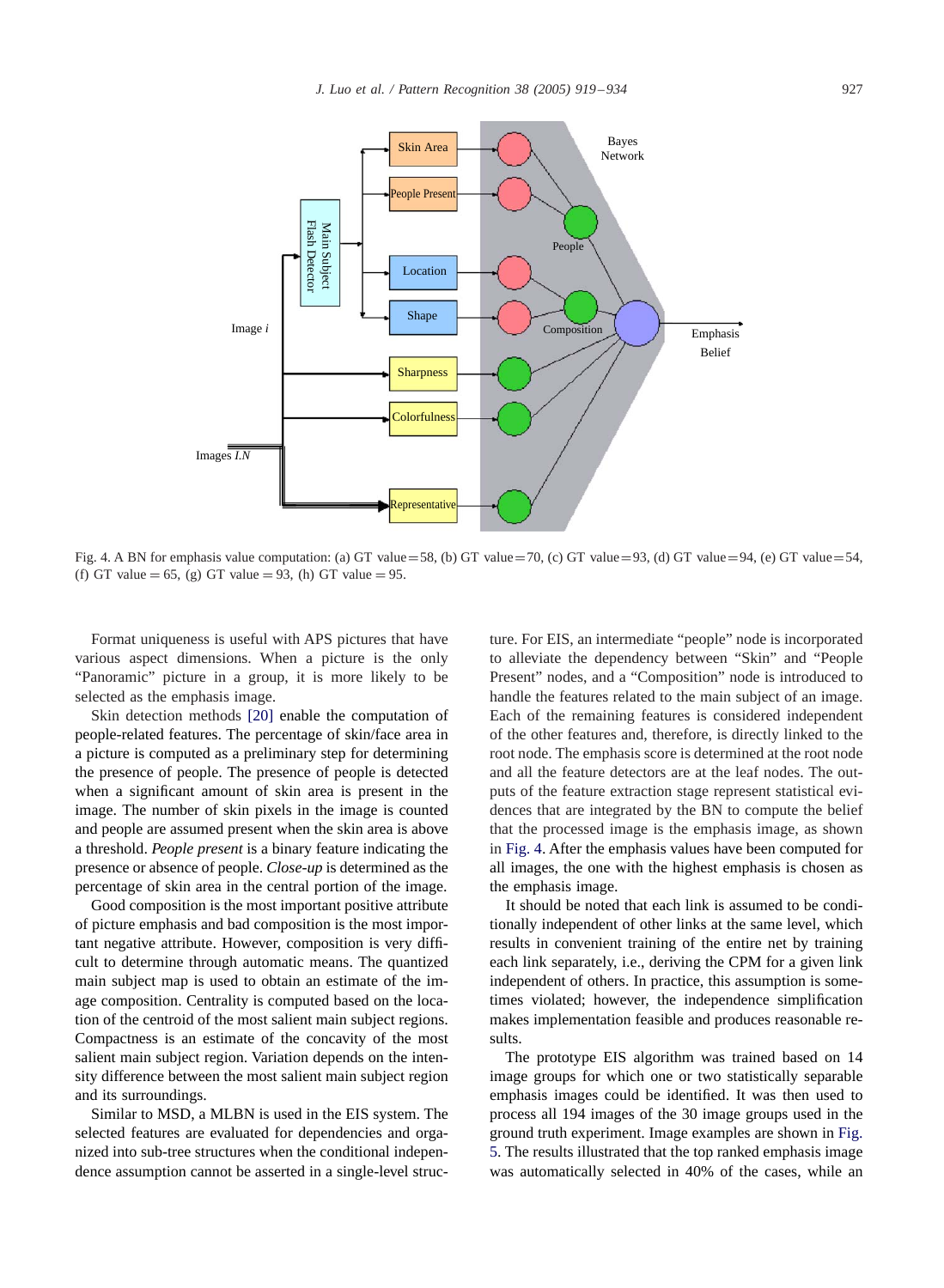<span id="page-9-0"></span>



Fig. 5. Example of EIS results for two groups of images with ground truth values; image (d) was selected as the emphasis image in groups  $(a)$ – $(d)$ ; image  $(g)$  was selected as the emphasis image for group  $(e)$ – $(h)$ .

acceptable emphasis image was selected in 100% of the cases.

# *4.3. Image and scene classification (ISC)*

Scene categorization is valuable in image retrieval from databases because an understanding of scene content can be used for efficient and effective database organization and browsing. In addition, image filtering and enhancement operations may be adjusted depending on scene type, so that the best rendering can be achieved. Knowledge of the scene type is also useful for event classification, which constitutes a fundamental component of automatic albuming systems [\[39\].](#page-14-0) The general problem of automatic scene categorization is difficult to solve and is best approached by a divideand-conquer strategy. A good first step is to consider only two classes such as indoor vs. outdoor  $[1,40]$ , which may be further subdivided into city vs. landscape [\[2\],](#page-13-0) etc.

The problem of scene categorization is often approached by computing low-level features, e.g., color or texture [\[1\],](#page-13-0) which are processed with a classifier engine for inferring high-level information about the image. One of the issues when dealing with a diverse set of features is how to integrate them into a classification engine. The solution proposed in Ref. [\[1\]](#page-13-0) was to independently classify image subsections based on color and texture and obtain a final result using a majority classifier. An alternative method using SVM was introduced in Ref. [\[13\].](#page-13-0)

One problem with the methods using low-level features in scene categorization is that it is often difficult to generalize these methods to diverse image data beyond the training set. More importantly, they lack semantic image interpretation that is extremely valuable in determining the scene type. Scene content such as the presence of people, sky, grass, etc., may be used as cues for improving the classification performance obtained by low-level features alone [\[19\].](#page-13-0) Sky and grass regions are identified using color and texture features and classifiers that are tuned for sky and grass detection (see details in Ref. [\[19\]\)](#page-13-0).

The BN structure, shown in [Fig. 6,](#page-10-0) for classification of images to indoor vs. outdoor was constructed using the same procedure as described in the previous sections. The network integrates low-level features (color and texture) and semantic features (sky and grass) using a single classification engine. The network structure was designed according to domain knowledge and the general principles of BN. Recently, an automated learning algorithm confirmed the network structure [\[42\].](#page-14-0) This approach improves the classification performance over using low-level features alone. The CPMs for each node were derived using the frequency counting approach based on a Kodak database of consumer images [\[1\].](#page-13-0) The color features are based on the quantized color histogram  $(3 \times 64$  bins) in the Ohta color space [\[43\],](#page-14-0) and texture features were based on the *Multiresolution Simultaneous Autoregressive* (MRSAR) model [\[1\].](#page-13-0) The classification based on color or texture was based on the k-nearest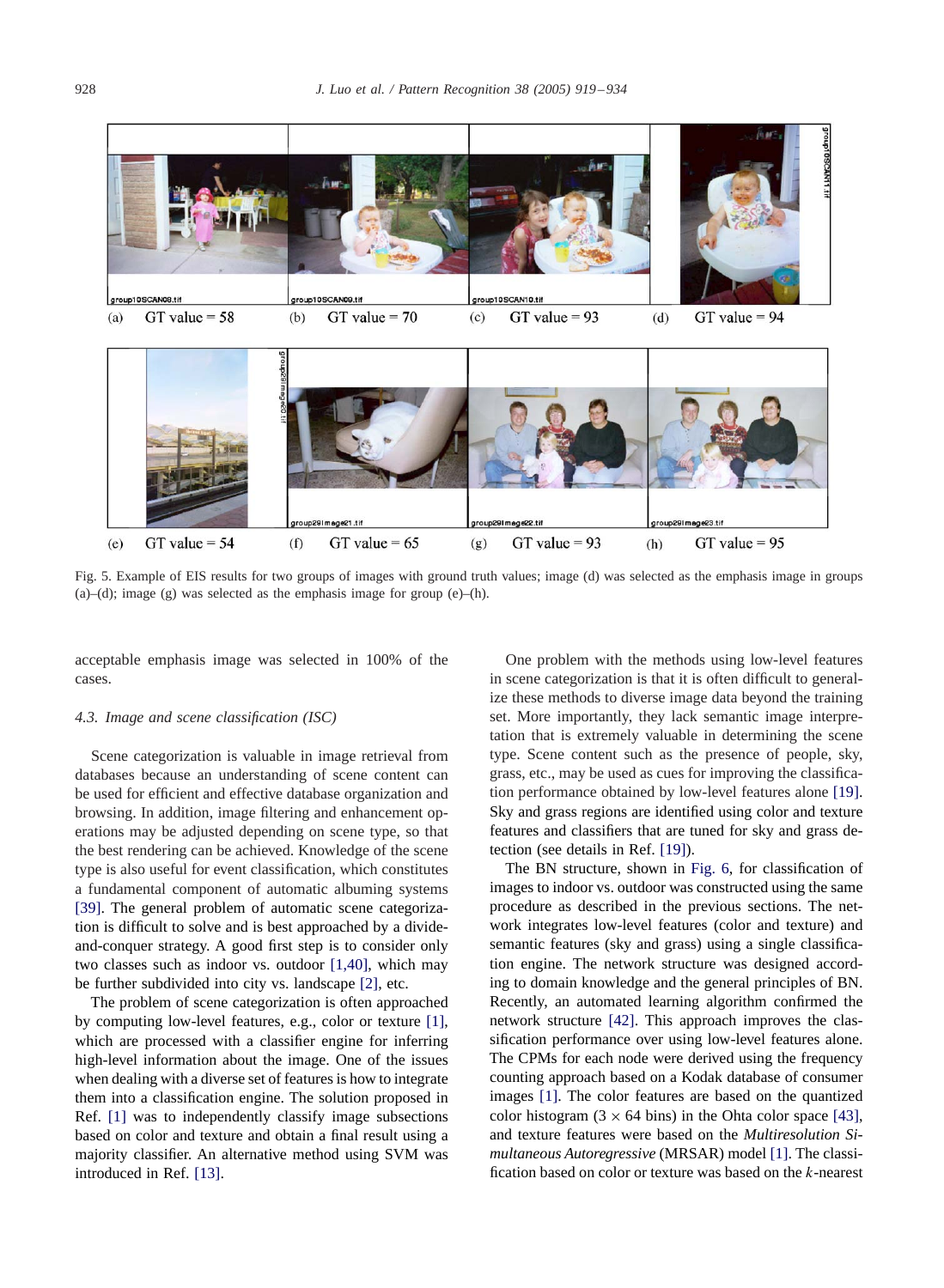<span id="page-10-0"></span>

Fig. 6. A BN for indoor vs. outdoor scene classification.

Table 1

Indoor vs. outdoor classification results with integration of low-level and semantic features

| Indoor vs. outdoor classification: percent correct results |       |       |       |         |         |         |  |
|------------------------------------------------------------|-------|-------|-------|---------|---------|---------|--|
|                                                            | C     |       | $C+T$ | $C + S$ | $T + S$ | $C+T+S$ |  |
| Actual semantics                                           | 74.2% | 82.2% | 82.3% | 80.9%   | 86.9%   | 90.1%   |  |
| Computed semantics                                         | Same  | Same  | Same  | 75.2%   | 84.0%   | 84.7%   |  |

*Notation*: C: color features; T: texture features; S: semantic sky and grass features.

neighbor classifier  $(k = 1)$ , and yielded 74% and 82%, respectively for a database of 1300 images.

The sky and grass features were obtained using two methods. First the ground truth information about the images was used, i.e. the sky and grass detection is always correct. The indoor/outdoor classification results obtained this way reflect an upper bound, since the performance of any sky and grass classifier will be suboptimal. The second method involves using classification results to detect sky and grass information in the image. Sky and grass classification methods are based on color/texture features and yield a performance of 95% accuracy with 10% false positives.

The choice of threshold determines whether the image is indoor or outdoor. When the belief at the root node is above the threshold, the image is characterized as outdoor, thus, the network behaves as an outdoor detector. The threshold value was determined using one-fifth of the available data for training and the remaining data for testing. The value of 0.35 yielded the best overall results for both the training and testing data. In fact, the performance is statistically the same on both data sets.

The indoor/outdoor classification results with BN integration of low-level and semantic features are shown in Table 1. Semantic features are based on sky and grass information. The classification results are listed using actual semantics obtained from ground truth information, and computed semantics where sky and grass are detected using classification methods. In both cases, the use of semantic features improves the system performance and an overall accuracy of 90.1% (or 84.7%) was obtained when using both lowlevel and actual (or computed) semantic features. These results provide an improvement over the classification results based on the combination of color and texture (82.3%).

# **5. Benchmarking Bayes net performance**

In this section, we describe a benchmarking study performed to compare the results of the BN-based automatic MSD system with other versions of the system built using one naïve and two different neural network-based classifiers. The naïve approach is implemented using a central zone predictor that divides the image into nine equal sized rectangular zones and marks the central zone as main subject and other zones as background. The neural network-based classifiers are similar to the BN-based classifiers in that they use a similar set of feature detectors to reason about the main subject regions. However, they differ from the BN in their training, implementation and knowledge propagation schemes. For this study, we have implemented two Bayesian network classifiers, one using a SLBN and the other using a MLBN, a naïve central zone predictor, and two neural network based classifiers, one using a separate training and testing set, and the other using leave-one-out training.

In each of the above cases, the MSD system provides results in the form of a belief map. Regions with highest belief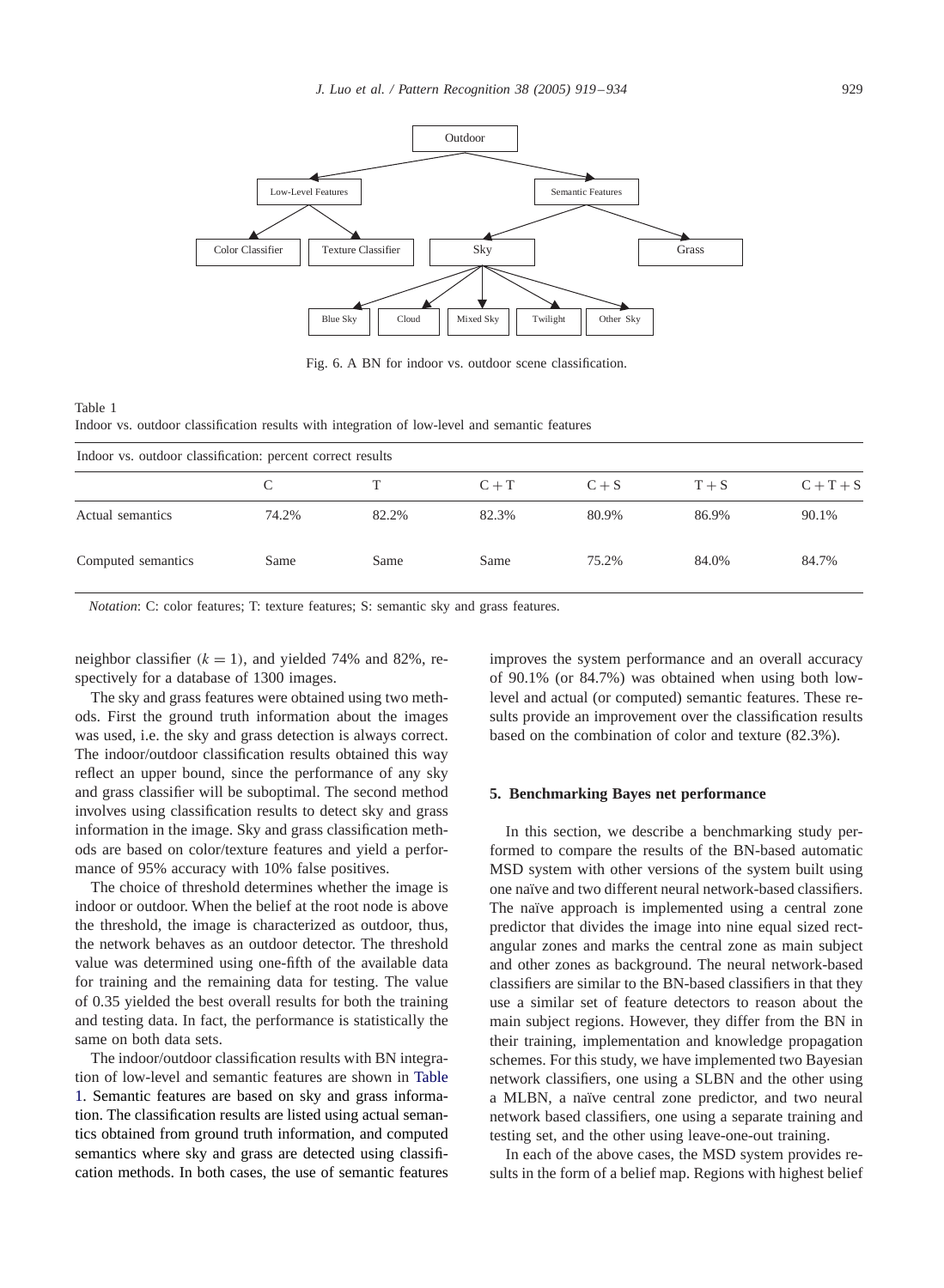| <b>MLBN</b>          | Image set | CZone | <b>SLBN</b> | NN(TS) | NN(LOO) |
|----------------------|-----------|-------|-------------|--------|---------|
| # of images w/better | Train     | 35    | 36          | 16     | 17      |
| performance          | Test      | 33    | 25          | 30     | 20      |
|                      | All       | 68    | 61          | 46     | 37      |
| # of images w/worse  | Train     | 13    | 10          | 27     | 23      |
| performance          | Test      | 15    | 16          | 15     | 25      |
|                      | All       | 28    | 26          | 42     | 48      |
|                      |           |       |             |        |         |

Table 2 Performance of the multi-level Bayes network based classifier vs. other classifiers using the *dKS* metric

represent higher likelihood of being the main subjects and those with low belief values represent background areas. Because of the uncertain nature of the problem, a simple correlation metric that counts the number of correctly classified and misclassified pixels cannot be used. We have developed an order-based correlation metric [\[46\]](#page-14-0) derived from the Kemeny and Snell's distance [\[3\]](#page-13-0) that produces similarity measurements more consistent with the subjective judgment of the third-party observers. We use this modified version of the Kemeny and Snell's distance metric (referred to as *dKS*) to evaluate the performance of each classifier on each image. This distance metric correlates the classifier output to the image ground truth in terms of the ordering of the various regions in the image. A smaller distance implies a more correlated ordering of the classifier output with the ground truth and, in turn, better classifier performance [\[21\].](#page-13-0)

Once the *dKS* metric is applied to the output of the classifiers, a series of pair-wise direct comparisons can be conducted to analyze the performance of one classifier versus another. An analysis of these pair-wise comparisons in terms of the number of images on which each classifier performs better or worse than the other classifiers was performed. This analysis is highly dependent on the chosen metric and based on a small image set. To generate a more comprehensive picture of the performance of the various classifiers, we also perform various qualitative and statistical evaluations on the results. Subjective rankings show the opinion of three observers on the results of the various classification techniques. The analytical evaluations determine whether the differences observed between the results of the various classifiers have any statistical significance. We use the null hypotheses tests and the analysis of variance test on the various classifiers to compute statistical significance.

Table 2 shows the number of images on which the MLBN performs better than the other classification schemes. The multilevel Bayes net classifier beats the central zone predictor (Czone) and the SLBN classifier on both the train and the test image sets by ratios of approximately 2:1. It is similar to the training set neural network (NN-TS) overall, but does worse on the train image set and better on the test image set by similar ratios. It performs slightly worse than the leave-one-out neural network (NN-LOO) on both the im-

age sets by similar ratios of approximately 3:4. Note that the central-zone, although simple, is not necessarily a poor predictor of main subject and, in fact, has been a standard used in many cameras for exposure and focus control. The improved performance over the SLBN is also expected as the multi-level network can make use of the full set of feature detectors whereas the single-level network uses only a subset based on the independency considerations between the variables. More interestingly, the performance of the MLBN and the neural networks is comparable. This is also expected, as both the systems are able to use the full set of features and have similar expressive power. The true advantage of the BN lies not necessarily in increased performance gains (this would actually be hard since neural network and BN are theoretically equivalent), but in increased generalizability and ease-of-use. Unlike neural networks, the BN is extremely stable in the presence of missing or faulty feature detectors. Moreover, the full bank of features does not need to be computed for the BN, resulting in performance and speed scalable versions of the MSD [\[20\].](#page-13-0)

In addition to the above comparison, two different statistical analysis tests were also performed on the data gathered from the *dKS* metric. The first of these was a series of null-hypothesis tests (also known as *t*-tests) that directly compared the performance of two classification schemes to determine if one was statistically significantly better than the other. The second test was the analysis of variance test (ANOVA) [\[44\],](#page-14-0) which compared the performance of all the five classification schemes simultaneously. It produces the statistical significance relationships describing all the classifiers.

[Fig. 7](#page-12-0) shows the results of the null hypothesis tests performed on the *dKS* results for each ordered pair of classifiers. The tests were designed to check whether the performance of each classifier was statistically significantly better than the performance of the other four classifiers on the train and the test set of images. The table reads horizontally in that each row of the table tests for that classifier being statistically significantly better than the others. The MLBN-based classifier performs statistically significantly better than the central zone predictor and the SLBN-based classifier on both the train and the testing set of images.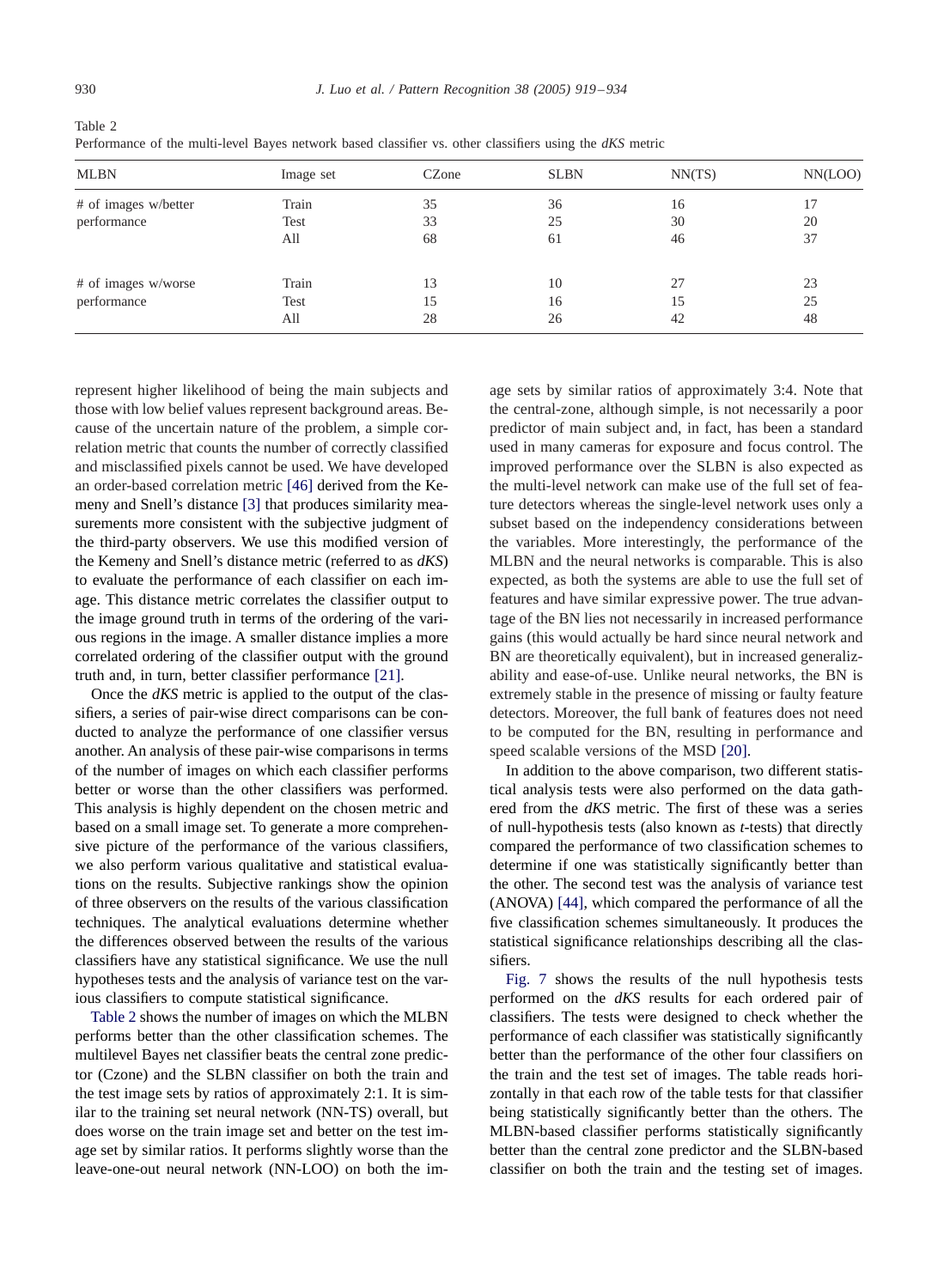| ٧             |                   |  |
|---------------|-------------------|--|
| ۰,<br>۰.<br>v | ×<br>۰.<br>$\sim$ |  |

<span id="page-12-0"></span>

|             | <b>Training Set</b> |                     |                |                        | <b>Testing Set</b>           |           |                        |                 |                        |                              |
|-------------|---------------------|---------------------|----------------|------------------------|------------------------------|-----------|------------------------|-----------------|------------------------|------------------------------|
|             |                     |                     | CZone SLBNMLBN | <b>NN</b><br><b>TS</b> | <b>NN</b><br>LO <sub>O</sub> |           |                        | CZone SLBN MLBN | <b>NN</b><br><b>TS</b> | <b>NN</b><br>LO <sub>O</sub> |
| CZone       |                     | F                   | F              | F                      | F                            |           | F                      | F               | F                      | F                            |
| <b>SLBN</b> | T<br>.0044          |                     | F              | F                      | F                            | F         |                        | F               | F                      | F                            |
| <b>MLBN</b> | T                   | T<br>$.0006$ $0374$ |                | F                      | F                            | T         | T<br>$0.0091$ $0.0322$ |                 | T<br>.0016             | F                            |
| NN(TS)      | T                   | T<br>.0004 .0015    | F              |                        | F                            | F         | F                      | F               |                        | F                            |
| NN(LOO)     | T<br>.0005          | T<br>.0277          | F              | F                      |                              | T<br>0284 | F                      | F               | T<br>.0007             |                              |

Fig. 7. Null hypothesis tests on *dKS* results for each pair of classifiers.

The MLBN also produces statistically significantly better results than the training set neural network on the testing set of images, although there is no statistically significant difference in their performance on the training set of images. This is to be expected as the training set neural network *memorizes* the training data to a certain degree and can reproduce those results fairly well. Increasing the size of the training set and imposing additional constraints on the neural network training method (such as a validation stop) can mitigate the memorization effect but will result in reduced performance from the neural network on the training set of images. There is no statistically significant difference between the performance of the multilevel BN and the leave-one-out neural network at the specified confidence level (5% error rate) on either of the two sets of images.

Fig. 8 presents the results of the analysis of variance tests on the train and the testing set of images. The analysis shows that in the case of the training set of images, the central zone predictor is statistically significantly worse than the remaining four classifiers. Also, the SLBN performs statistically significantly worse than the training set neural network on the train image set. There are no statistically significant

differences between any of the remaining sets of classifiers. On the testing set, the central zone predictor and the training set neural network perform statistically significantly worse than the MLBN. Also, the leave-one-out neural network performs statistically significantly better than the central zone predictor. There are no statistically significant differences between any of the remaining sets of classifiers. As previously discussed, the main conclusions to be drawn from the benchmarking study are:

- 1. Using a set of features and a good inference algorithm (BN or neural network) leads to statistically significantly better performance than a naı¨ve predictor such as central zone.
- 2. The BN structure needs to be carefully constructed to account for dependencies between variables in the domain. It also needs to be expressive (multi-level instead of single-level) to fully utilize the entire gamut of features available for the best performance.
- 3. BN are theoretically equivalent to neural networks and should result in similar performance when trained correctly. The primary advantage of the BN-based system comes from the flexibility, interpretability, and ease-ofuse.

## **6. Discussions and conclusions**

In this paper, we presented a unified image understanding framework based on BN, where both low-level and semantic features can be incorporated for improved performance. In all three of the applications discussed in this paper, we demonstrated that the BN-based systems have excellent generalization on novel datasets. We attribute this to the fact that the training of BN in an application merely amounts to using a set of images to derive *simple* statistics for the conditional probabilities. Consequently, compared to discriminant-based systems such as neural networks, which are vulnerable to poor generalization because they tend to



Fig. 8. Analysis of variance test on the *dKS* results of the five classifiers: Left—training set, Right—testing set.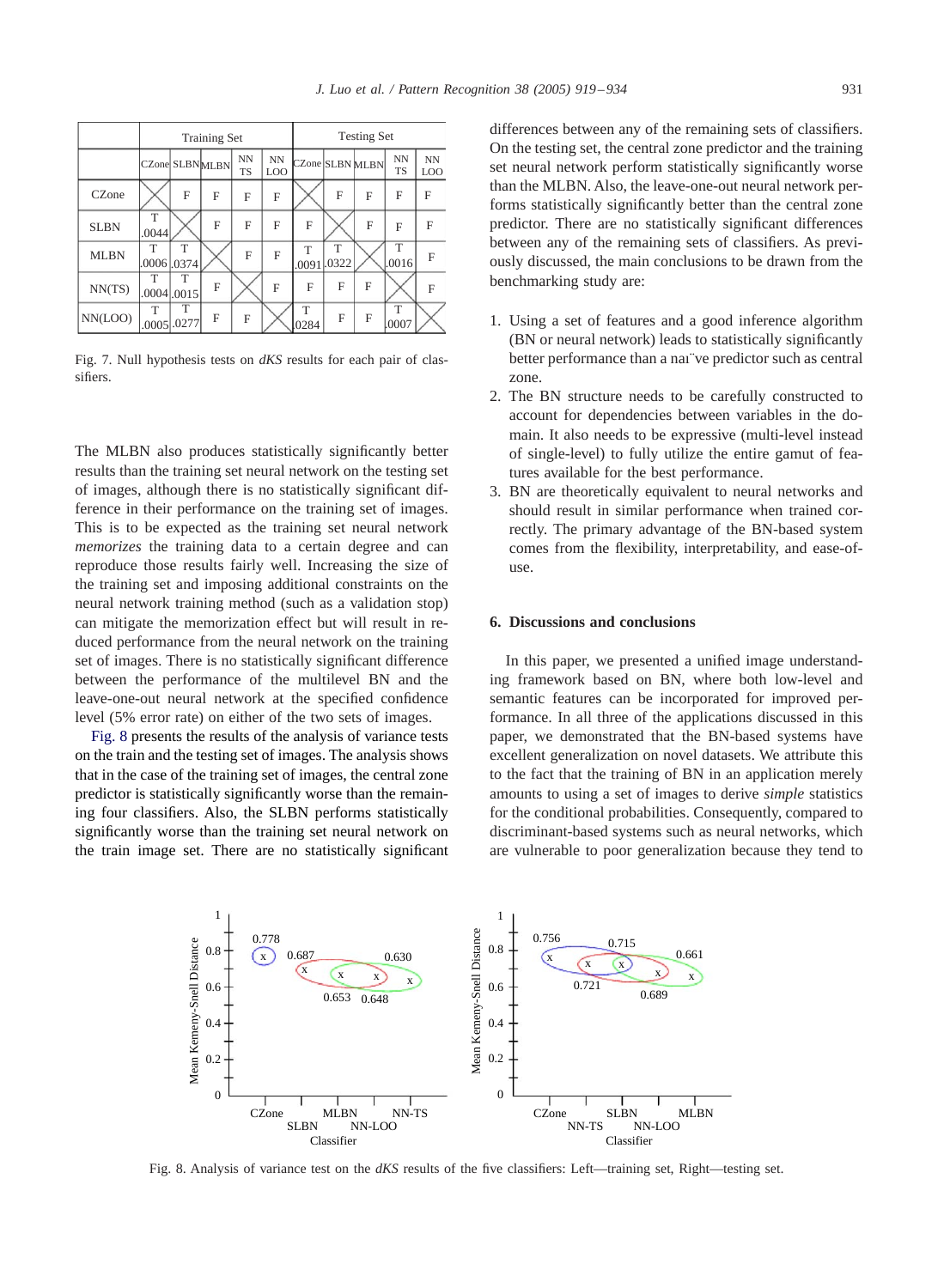<span id="page-13-0"></span>memorize the training set, testing the BN-based systems generally does not give overly biased results.

Domain knowledge is critical for training a network that exhibits good generalization. A BN whose structure is determined based on domain knowledge is more likely to generalize well to novel data because it captures the underlying causal relationship among various cues. Fortunately, in semantic scene understanding of photographs, which contain subjects and content familiar to us, domain knowledge is not difficult to come by. In less obvious cases, psycho-visual studies such as those conducted in Refs. [36,45] are used.

Along the same line, the best approach to building BN may be to combine domain knowledge and automatic algorithms for discovering BN from data [\[34\].](#page-14-0) On one hand, relying on domain knowledge alone may miss certain causal relationships that are not obvious to even human experts; on the other hand, automatic algorithms may overfit the data by focusing on spurious correlation as opposed to true causality among cues. Using automatic algorithms and domain knowledge as a sanity check for each other can ensure a near-optimal network structure for a given application.

Semantic features are valuable, but they are not always present, or may not be detectable by the related algorithm even if they are present, in a given image. Therefore, it is critical to have an inference engine that is capable of handling missing cues properly and gracefully. BN are ideal for such cases, while discriminants such as neural networks, are poor in this regard. Compared to rule-based systems, which can be made to handle missing cues, BN provide a more principled alternative.

In conclusion, the general framework for semantic image understanding presented here can be applied to various tasks involving semantic understanding of pictorial images. With these diverse examples, we have demonstrated that effective inference engines can be built according to specific domain knowledge and available training data to solve inherently uncertain vision problems. BN are becoming the reasoning engine of choice and provide a powerful tool applicable to many photograph-related semantic understanding tasks.

# **References**

- [1] M. Szummer, R.W. Picard, Indoor–outdoor image classification, Proceedings of Workshop on Content-based Access of Image and Video Database, 1998.
- [2] A. Vailaya, A. Jain, H.J. Zhang, On image classification: city images vs. landscapes, Pattern Recognition (1998) 1921– 1935.
- [3] A.W.M. Smeulders, M. Worring, S. Santini, A. Gupta, R. Jain, Content-based image retrieval at the end of the early years, IEEE Trans. PAMI 22 (2000) 1349–1380.
- [4] M. Kam, X. Zhu, P. Kalata, Sensor fusion for mobile robot navigation, Proc. IEEE 85 (1) (1997) 108–119.
- [5] L.A. Klein, Sensor and Data Fusion Concepts and Applications, SPIE Press, Bellingham, WA, 1999.
- [6] G.A. Baraghimian, A. Klinger, Preference voting for sensor fusion, Proceedings of the International Society of Optical Engineering, Aerospace Sensing, Sensor Fusion III, 1990, pp. 46–57.
- [7] P. Pirjanian, H.I. Christensen, J.A. Fayman, Application of voting to fusion of purposive modules: an experimental investigation, Invited paper in J. Robotics Autonomous Systems 23 (4) (1998) 253–266.
- [8] T. Brotherton, P. Simpson, Fuzzy neural networks for hierarchical fusion with applications, Proceedings of International Conference on Multisensor Fusion and Integration for Intelligent Systems, 1994.
- [9] E. Jouseau, B. Dorizzi, Neural networks and fuzzy data fusion. Application to an online and real time vehicle detection system, Pattern Recognition Lett. 20 (1999) 97–107.
- [10] L. Rong, Z. Wang, Fusion of numerical and linguistic information by the use of fuzzy neural network, Proceedings of Multisource-Multisensor Information Fusion, July 6–9, 1998.
- [11] S.L. Lauritzen, Graphical Models, Oxford University Press, Oxford, 1996.
- [12] Y. Wang, H.-J. Zhang, Content-based image orientation detection with support vector machine, Proceedings of IEEE Workshop on Content-based Access of Image and Video Libraries, 2001.
- [13] N. Serrano, A. Savakis, J. Luo, A computationally efficient approach to indoor/outdoor scene classification, Proceedings of the International Conference on Pattern Recognition, 2002.
- [15] J. Pearl, Probabilistic Reasoning in Intelligent Systems, Morgan Kaufmann, San Francisco, 1988.
- [16] A. Vailaya, M. Figueriredo, A. Jain, H.-J. Zhang, Content-based hierarchical classification of vacation images, Proceedings of IEEE International Conference on Multimedia Computing and Systems, June 1999.
- [17] A. Vailaya, H.-J. Zhang, A.K. Jain, Automatic image orientation detection, Proceedings of IEEE International Conference on Image Processing, October 1999.
- [18] S. Peak, S.-F. Chang, A knowledge engineering approach for image classification based on probabilistic reasoning systems, Proceedings of IEEE International Conference on Multimedia and Exposition, 2000.
- [19] N. Serrano, A.E. Savakis, J. Luo, Improved scene classification using efficient low-level features and semantic cues, Pattern Recognition 37 (9) (2004) 1773–1784.
- [20] J. Luo, S. Etz, A. Singhal, R.T. Gray, A computational approach to detecting main subjects in photographic images, Image Vision Comput. 22 (2004) 227–241.
- [21] D. Ballard, C. Brown, Computer Vision, Prentice-Hall, Englewood Cliffs, NJ, 1982.
- [22] M. Sonka, V. Hlavac, R. Boyle, Image Processing, Analysis, and Machine Vision, second ed., Brooks & Cole Publishing, Pacific Grove, CA, 1999.
- [23] D.E. Dudgeon, R.T. Lacoss, An overview of automatic target recognition, Lincoln Lab. J. 6 (1) (1993) 3–10.
- [24] J. Schurmann, N. Bartneck, T. Bayer, J. Franke, E. Mandler, M. Oberlander, Document analysis—from pixels to contents, Proc. IEEE (1992) 1101–1119.
- [25] G.P. Robinson, A.C.F. Colchester, Model-based recognition of anatomical objects from medical images, Image Vision Comput. 8 (1994) 499–507.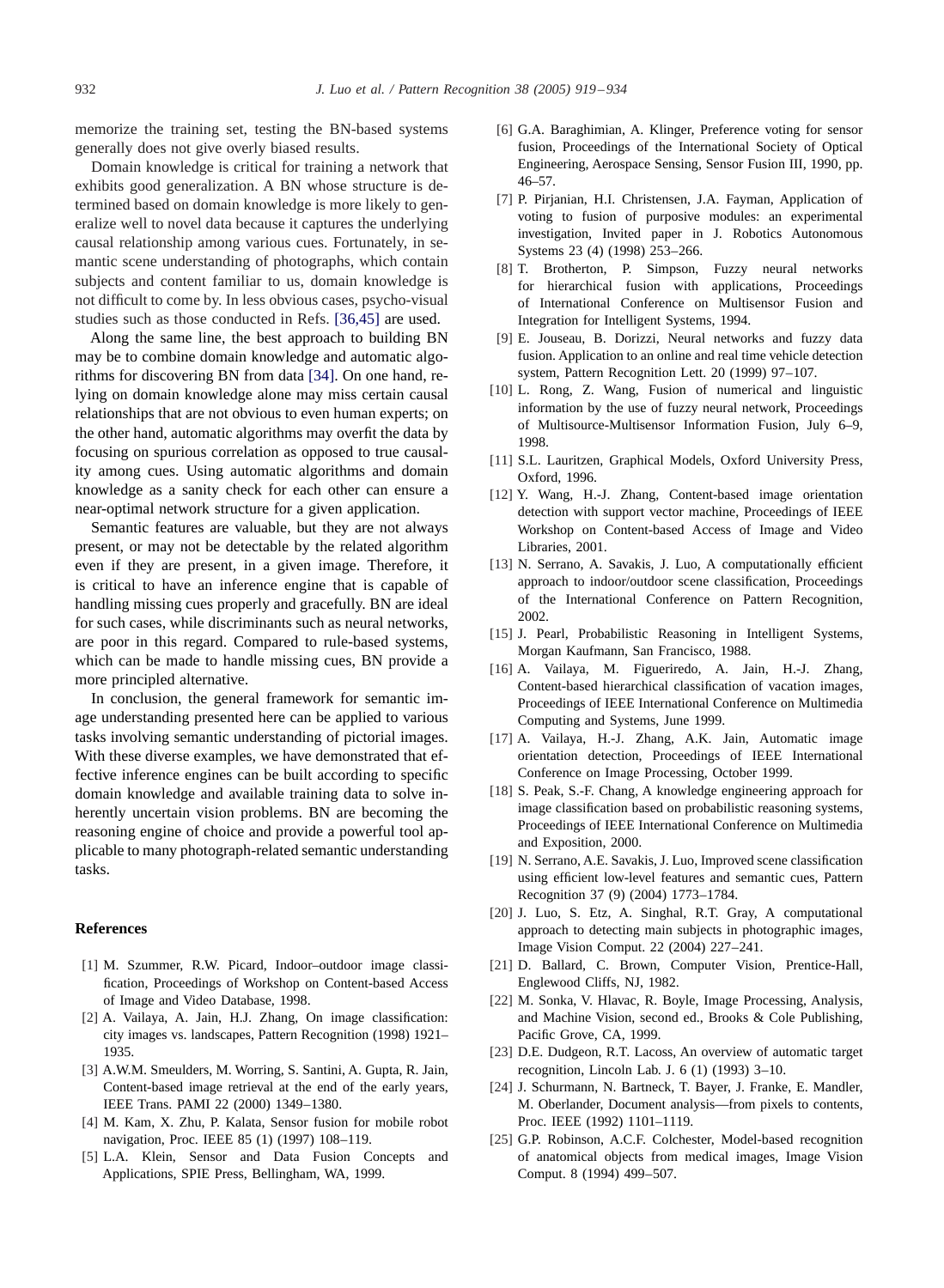- <span id="page-14-0"></span>[26] P. Lipson, Context and configuration-based scene classification, Ph.D. Thesis, MIT, Cambridge, MA, 1996.
- [27] P. Lipson, E. Grimson, P. Sinha, Configuration-based scene classification and image indexing, Proceedings of IEEE CVPR, 1997.
- [28] J.R. Smith, C.-S. Li, Image classification and querying using composite region templates, Comput. Vision Image Understanding 75 (1/2) (1999) 165–174.
- [29] M. Pradhan, et al., The sensitivity of belief networks to imprecise probabilities: an experimental investigation, Artif. Intell. 85 (1996).
- [30] F.T. de Dombal, et al., Can computer aided teaching packages improve clinical care in patients with acute abdominal pain?, Br. Med. J. 302 (1991).
- [31] C.K. Kwoh, D.F. Gillies, Using hidden nodes in Bayesian Network, Artif. Intell. 88 (1996).
- [32] R.M. Fung, B. del Favero, Applying Bayesian Network to information retrieval, Commun. ACM 38 (3) (1995).
- [33] S. Sarkar, S. Chavali, Modeling parameter space behavior of vision systems using BN, Comput. Vision Image Understanding 79 (2000).
- [34] D. Heckerman, A tutorial on learning with Bayesian Network, Technical Report MSD-TR-95-06, Microsoft Research, March 1995.
- [35] W. Buntine, Operations for learning with graphical models, Artif. Intell. Res. 2 (1994).
- [36] S. Etz, J. Luo, Ground truth for training and evaluation of automatic main subject detection, Proceedings of Human Vision and Electronic Imaging, 2000.
- [37] W. Osberger, A.J. Maeder, Automatic identification of perceptually important regions in an image, Proceedings

of the International Conference on Image Processing, 1998.

- [38] J. Luo, A. Singhal, A. Savakis, Efficient mobile imaging using emphasis image selection, Proceedings of the PICS Conference, 2003.
- [39] A.C. Loui, A.E. Savakis, Automated Event Clustering and Quality Screening of Consumer Pictures for Digital Albuming, IEEE Trans. Multimedia, pp. 390–402, September 2003.
- [40] S. Paek, C.L. Sable, V. Hatzivassiloglou, A. Jaimes, B.H. Schiffman, S.-F. Chang, K.R. McKeown, Integration of visual and text based approaches for the content labeling and classification of photographs, Proceedings of ACM SIGIR '99 Workshop on Multimedia Indexing and Retrieval, 1999.
- [42] M.J. Kane, A.E. Savakis, Bayesian Network structure learning and inference in indoor vs. outdoor image classification, Proceedings of International Conference on Pattern Recognition, 2004.
- [43] Y.-I. Ohta, T. Kanade, T. Sakai, Color information for region segmentation, Comput. Graphics Image Process. 13 (1980) 222–241.
- [44] R.V. Hogg, E.A. Tanis, Probability and Statistical Inference, Macmillan, New York, 1988.
- [45] A. Savakis, S.P. Etz, A.C. Loui, Evaluation of image appeal in consumer photography, Proceedings of Human Vision and Electronic Imaging, 2000.
- [46] S. Etz, et al., Quantitative evaluation of rank-order similarity of images, Proceedings of IEEE International Conference on Image Processing, 2000.
- [47] J. Antonisse, K.S. Keller, Dynamic evaluation of sources in rule-based sensor fusion systems, Proceedings of the Data Fusion Symposium, 1988.

**About the Author**—JIEBO LUO received his Ph.D. degree in Electrical Engineering from the University of Rochester in 1995. He is currently a Senior Principal Research Scientist in the Eastman Kodak Research Laboratories. His research interests include image processing, pattern recognition, and computer vision. He has authored over 80 technical papers and holds over 20 granted US patents. Dr. Luo was the Chair of the Rochester Section of the IEEE Signal Processing Society in 2001, and the General Co-Chair of the IEEE Western New York Workshop on Image Processing in 2000 and 2001. He was also a member of the Organizing Committee of the 2002 IEEE International Conference on Image Processing and a Guest Co-Editor for the Journal of Wireless Communications and Mobile Computing Special Issue on Multimedia Over Mobile IP. Currently, he is serving as an Associate Editor of the journal of Pattern Recognition and Journal of Electronic Imaging, an adjunct faculty member at Rochester Institute of Technology, and a member of the Kodak Research Scientific Council. Dr. Luo is a Senior Member of the IEEE.

**About the Author**—ANDREAS SAVAKIS received the BS (Summa Cum Laude) and MS degrees from Old Dominion University in 1984 and 1986, respectively, and the Ph.D. degree from North Carolina State University in 1991, all in Electrical Engineering. From 1991 to 1996 he conducted research in pattern recognition and visual memory as Research Associate at the Center for Electronic Imaging Systems at the University of Rochester and Research Assistant Professor at the University of Rochester Medical Center. From 1996 to 2000 he was with the Eastman Kodak Company, and held the positions of Research Scientist at the Business Imaging Systems Division and Senior Research Scientist at the Kodak Research Laboratories. In 2000, he joined the department of Computer Engineering at the Rochester Institute of Technology, where he is currently Professor and serves as Department Head. His research interests are in the areas of image understanding, multimedia applications, document image processing and hardware implementation of image processing and computer vision algorithms. Dr. Savakis is senior member of the IEEE, and member of Eta Kappa Nu, Tau Beta Pi, and Sigma Xi. He has served as Chair of the IEEE Western New York Image Processing Workshop, Chair of the Rochester Chapter of the IEEE Signal Processing Society, Treasurer of the IEEE Rochester Section and was presented with the IEEE Third Millennium Medal.

**About the Author**—AMIT SINGHAL received his Bachelor of Science degree, summa-cum-laude, in Computer Science and Engineering Technology from West Texas A&M University in May 1995. He then joined the Computer Science department at the University of Rochester for graduate studies, completing his Master of Science degree in May 1996 and earning his Ph.D. in Computer Science in August 2001. Amit joined the Imaging Science and Technology Laboratory at Kodak as a Senior Research Scientist in July 2000. There, he was responsible for